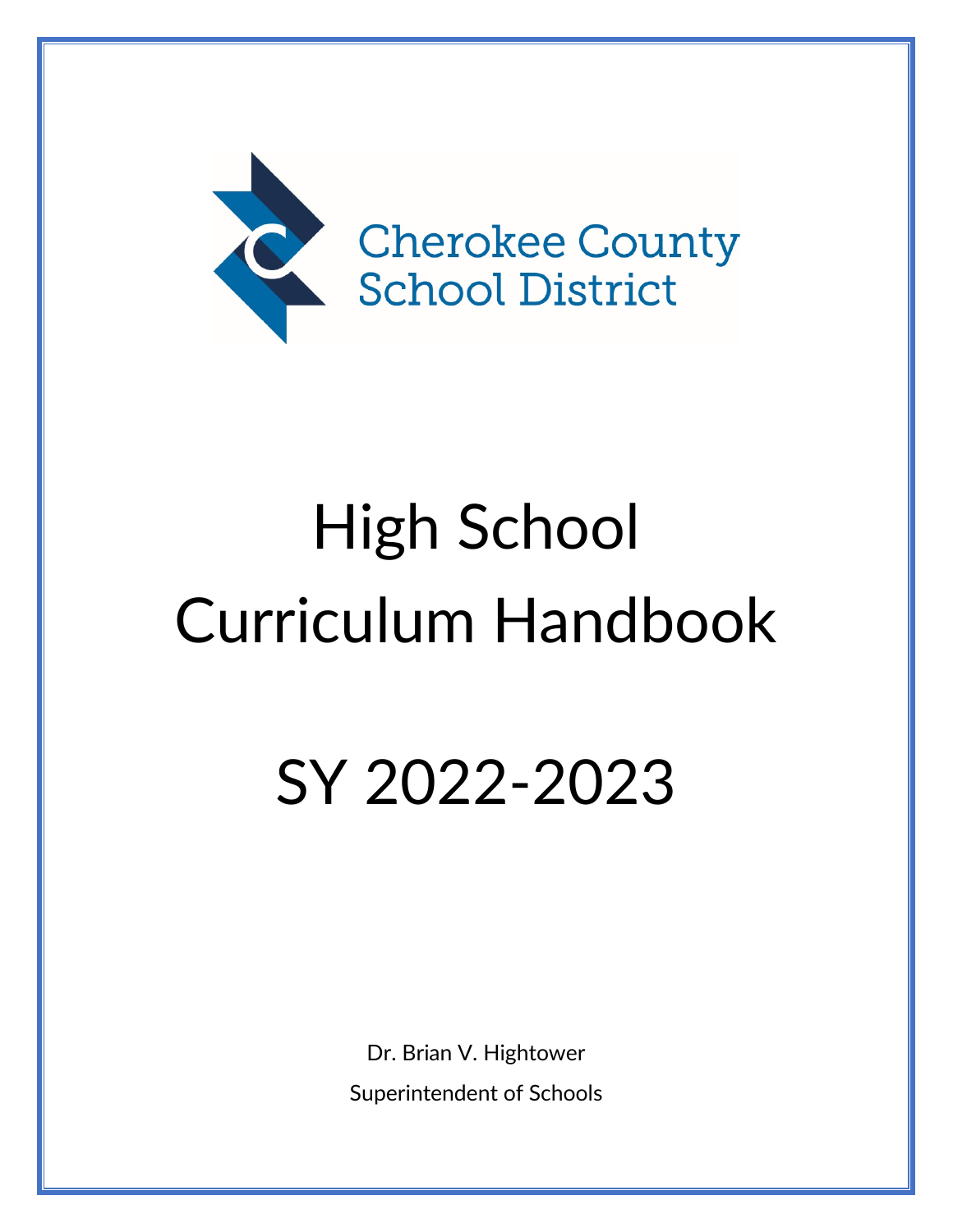





*"Educating the Emerging Generation"*

1205 BLUFFS PARKWAY | CANTON, GEORGIA | 770.479.1871

# **Dr. Brian V. Hightower, Superintendent of Schools**

| <b>CCSD Board of Education</b> |  |  |
|--------------------------------|--|--|
|                                |  |  |

Kyla Cromer *School Board Chair*

Mike Chapman

John Harmon

Patsy Jordan

Clark Menard

Kelly Poole

Robert Rechsteiner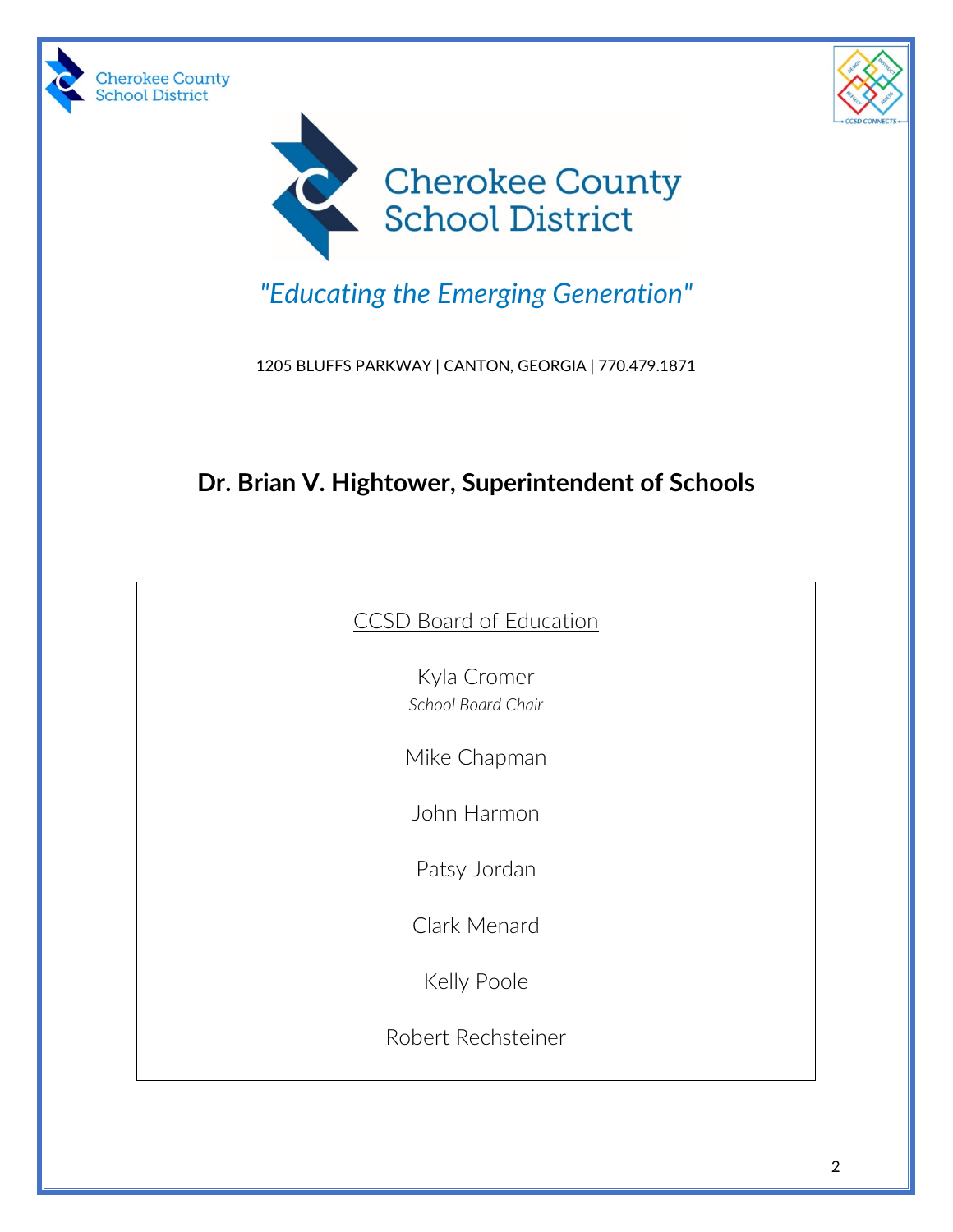



# **Contents**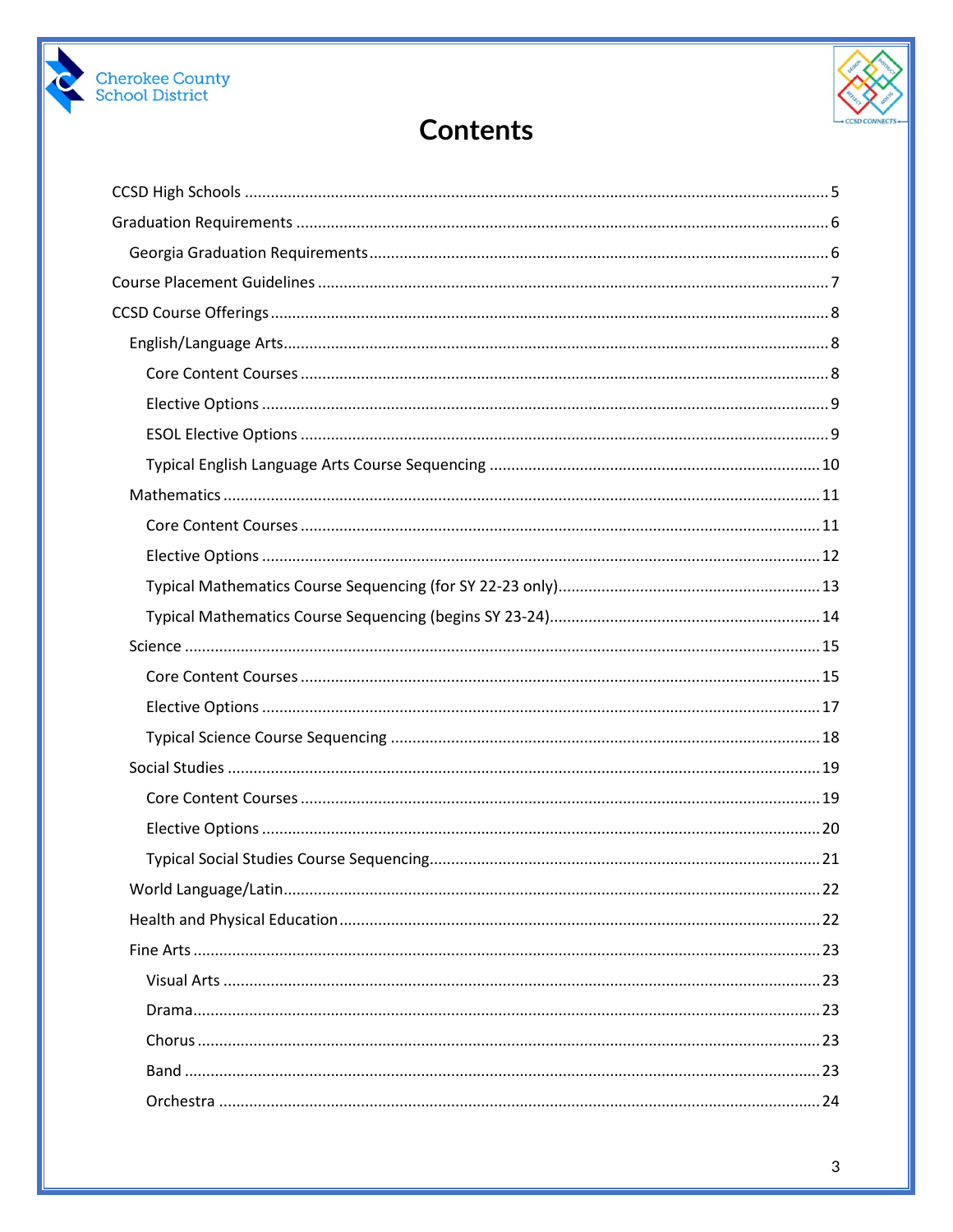

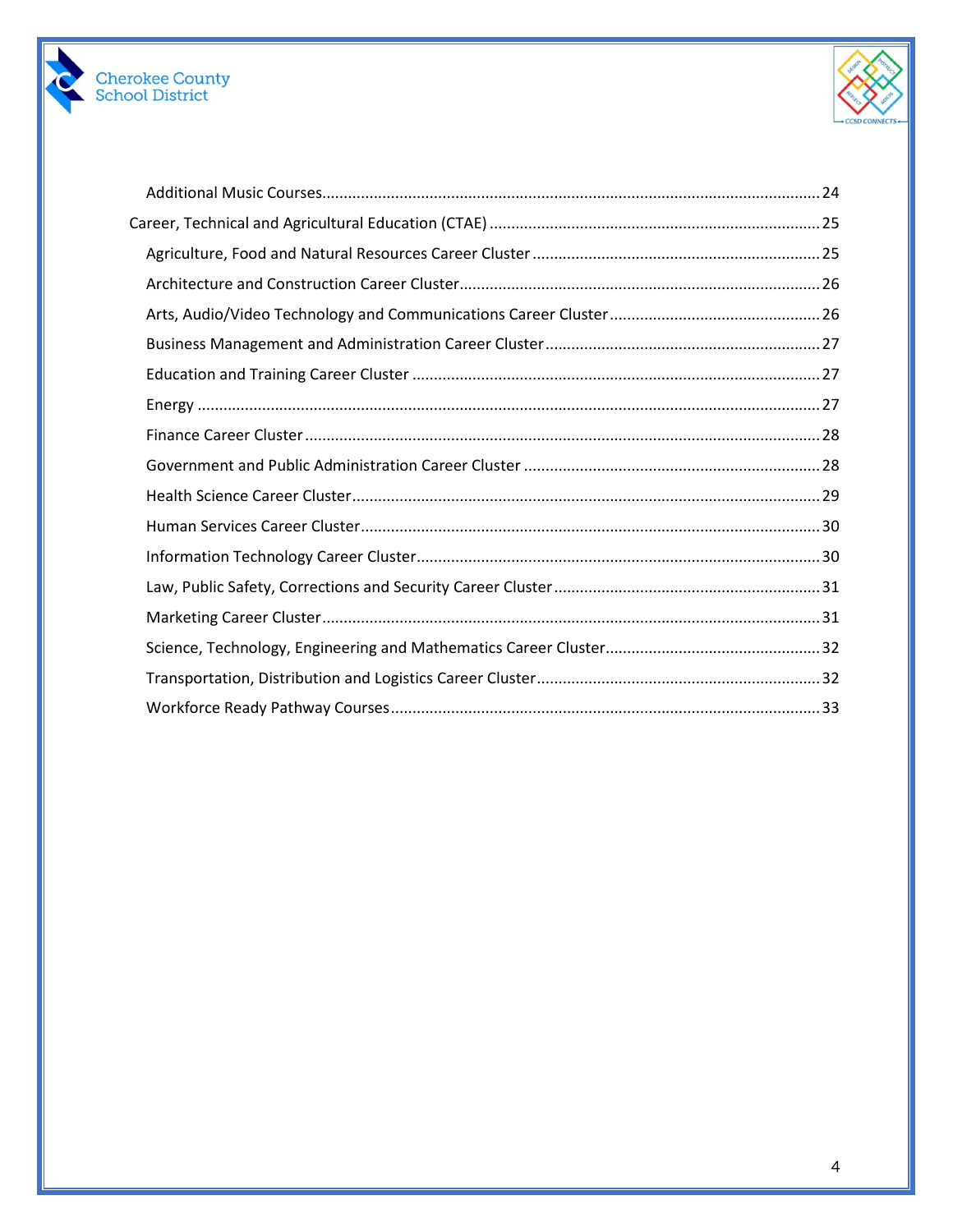

# **CCSD High Schools**



<span id="page-4-0"></span>

| <b>Cherokee High School</b> | <b>Creekview High School</b>   |  |
|-----------------------------|--------------------------------|--|
| 930 Marietta Highway        | 1550 Owens Store Road          |  |
| Canton, GA 30114            | <b>Canton, GA 30115</b>        |  |
| 770.721.5300                | 770.704.4400                   |  |
| <b>Etowah High School</b>   | <b>River Ridge High School</b> |  |
| 6565 Putnam Ford Road       | 400 Arnold Mill Road           |  |
| Woodstock, GA 30189         | Woodstock, GA 30188            |  |
| 770.721.3120                | 770.721.6500                   |  |
| Sequoyah High School        | <b>Woodstock High School</b>   |  |
| 4485 Hickory Road           | 2010 Towne Lake Hills S Drive  |  |
| <b>Canton, GA 30115</b>     | Woodstock, GA 30189            |  |
| 770.721.3200                | 770.721.3000                   |  |

| <b>Additional High School Options</b> |                           |  |
|---------------------------------------|---------------------------|--|
| <b>iGrad Virtual Academy</b>          | C <sub>3</sub> Academy    |  |
| 8871 Knox Bridge Highway              | 8871 Knox Bridge Highway  |  |
| Canton, GA 30114                      | Canton, GA 30114          |  |
| 770.721.6680                          | 770.721.6680              |  |
| <b>ACE Academy</b>                    | <b>Transition Academy</b> |  |
| 8871 Knox Bridge Highway              | 8871 Knox Bridge Highway  |  |
| Canton, GA 30114                      | Canton, GA 30114          |  |
| 770.721.6680                          | 770.721.6680              |  |

# [Tippens Education Center](http://www.cherokee.k12.ga.us/Schools/polaris/default.aspx)

2450 Holly Springs Parkway Canton, GA 30115 770.721.6450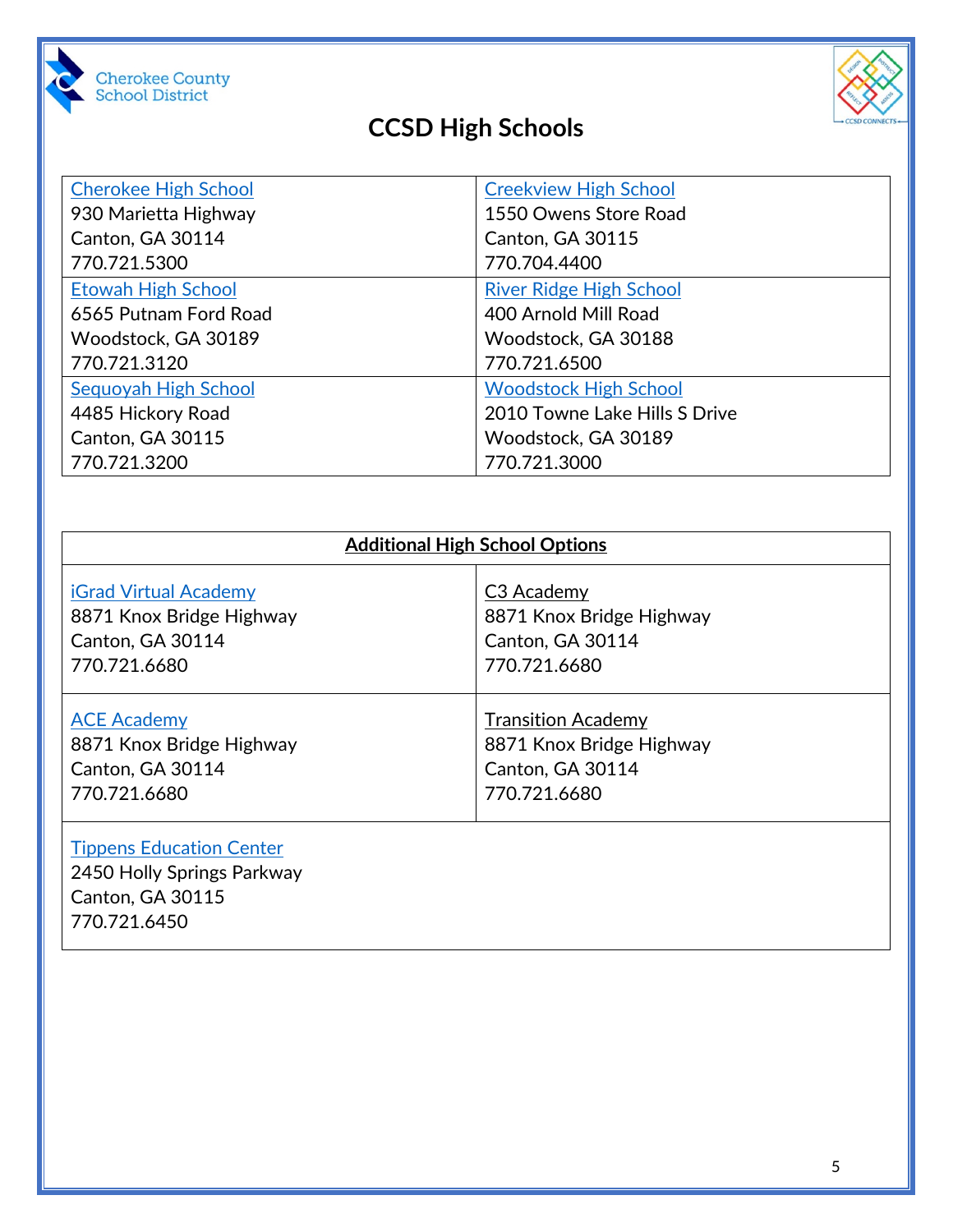



# **Graduation Requirements**

# <span id="page-5-1"></span><span id="page-5-0"></span>Georgia Graduation Requirements

Below are the [current graduation requirements](http://archives.gadoe.org/_documents/doe/legalservices/160-4-2-.48.pdf) for Georgia public high school students who enter ninth grade for the first time in the 2008-2009 and subsequent school years. In order to meet graduation requirements, it is important to seek guidance from counselors, advisors and instructors regarding course selection and sequencing on an annual basis.

| <b>Areas of Study</b>                                                                                       | <b>Credits</b> |
|-------------------------------------------------------------------------------------------------------------|----------------|
| I. English/Language Arts                                                                                    | $\overline{4}$ |
| II. Math                                                                                                    | $\overline{4}$ |
| III. *Science                                                                                               | $\overline{4}$ |
| IV. Social Studies                                                                                          | 3              |
| V. **Career, Technical and Agricultural Education (CTAE),<br>and/or Modern Language/Latin, and/or Fine Arts | 3              |
| VI. Health & Physical Education                                                                             | $\mathbf{1}$   |
| Electives (4 units)                                                                                         | 4              |
| <b>TOTAL UNITS</b>                                                                                          | 23             |

\* The 4th science unit may be used to meet both the science and elective requirement.

\*\* Students must complete three units in a pathway to complete a CTAE pathway and take an end of pathway assessment. Students interested in attending a [University System](http://www.usg.edu/assets/student_affairs/documents/Staying_on_Course.pdf)  [of Georgia](http://www.usg.edu/assets/student_affairs/documents/Staying_on_Course.pdf) college/university must complete two years of the same foreign language to be admissible as a freshman.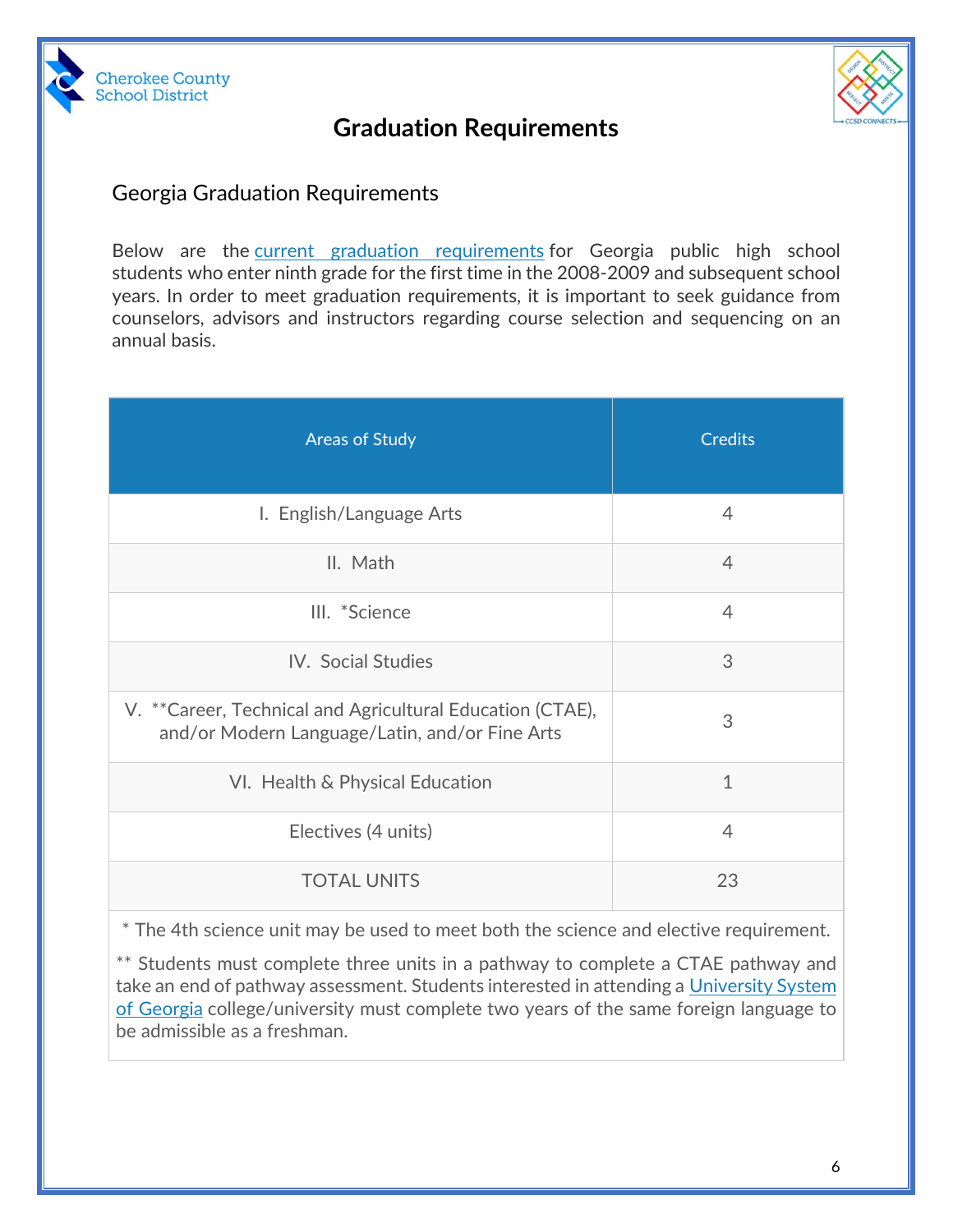



# **Course Placement Guidelines**

<span id="page-6-0"></span>The Cherokee County School District (CCSD) believes that every student should be informed prior to making course selection decisions. For this reason, a list of CCSD course offerings and standard sequencing is provided to assist students and parents/guardians in making the high school experience pleasant, informative and, most importantly, successful.

Initial placements for rising  $9<sup>th</sup>$  grade students are determined using a data-based rubric tied to grades, Milestone assessment data and current middle school course placement. Schools are able to make adjustments to the data-based rubric results, but all placement decisions are at the final discretion of the school administration.

Teachers of pre-requisite core courses (English, Mathematics, Science and Social Studies) are responsible for making appropriate course recommendations for the next school year. Teachers in World Languages, CTAE, Fine Arts and Physical Education courses are also able to make recommendations for courses within that elective area. In making recommendations, teachers are encouraged to consider student interests, overall course load and the placement guidelines. Schools should review and share data with students and parents/guardians regarding student performance and student behaviors that indicate overall student success in advanced courses.

In determining placement for students who fall short of the criteria, overall aptitude demonstrated by the preponderance of evidence from past academic performance and teacher feedback should be considered, always bearing in mind what is in the best interest of the student.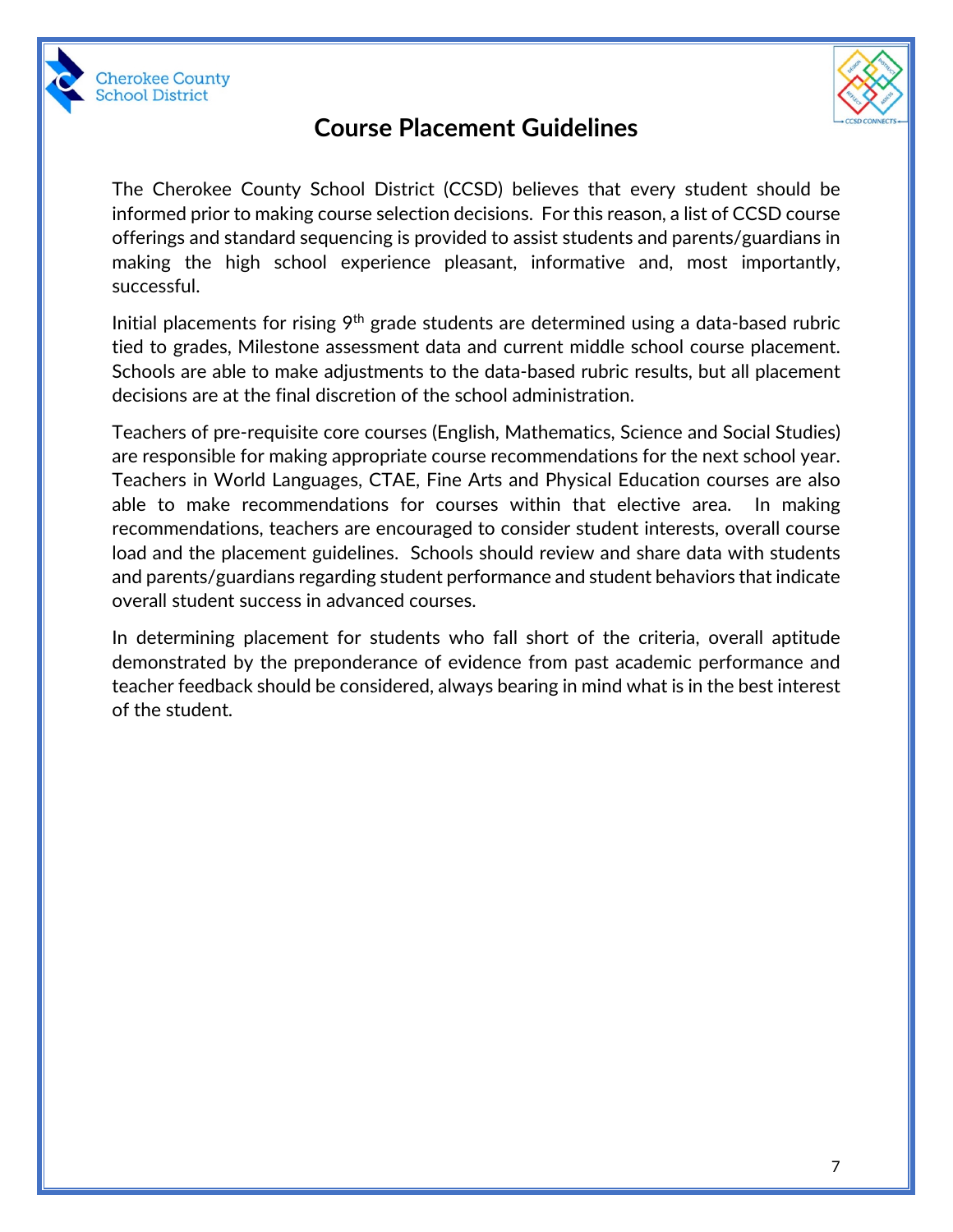



# **CCSD Course Offerings**

# [English/Language Arts](https://www.cherokeek12.net/Content2/language-arts)

Core Content Courses

<span id="page-7-2"></span><span id="page-7-1"></span><span id="page-7-0"></span>

|           | <b>Course Name</b>                                                                                     | <b>Prerequisite Course</b>                                                    | <b>Course Information</b> |
|-----------|--------------------------------------------------------------------------------------------------------|-------------------------------------------------------------------------------|---------------------------|
|           | 9 <sup>th</sup> Grade Literature/Composition<br>Honors 9 <sup>th</sup> Grade<br>Literature/Composition | Completion of $8th$ grade ELA<br>coursework                                   | <b>Standards</b>          |
| $\bullet$ | Multicultural<br>Literature/Composition<br><b>Honors Multicultural</b><br>Literature/Composition       | 9 <sup>th</sup> Grade Literature/Composition                                  | <b>Standards</b>          |
|           | American Literature/Composition*<br><b>Honors American</b><br>Literature/Composition*                  | Multicultural Literature/Composition<br>or equivalent course                  | <b>Standards</b>          |
|           | <b>Advanced Composition</b><br><b>Honors Advanced Composition</b>                                      | American Literature/Composition                                               | <b>Standards</b>          |
|           | AP English Language &<br>Composition                                                                   | <b>Honors Multicultural</b><br>Literature/Composition or equivalent<br>course | <b>College Board Info</b> |
|           | AP English Literature &<br>Composition                                                                 | <b>Honors American</b><br>Literature/Composition or equivalent<br>course      | <b>College Board Info</b> |

\*End of Course (EOC) Assessment Required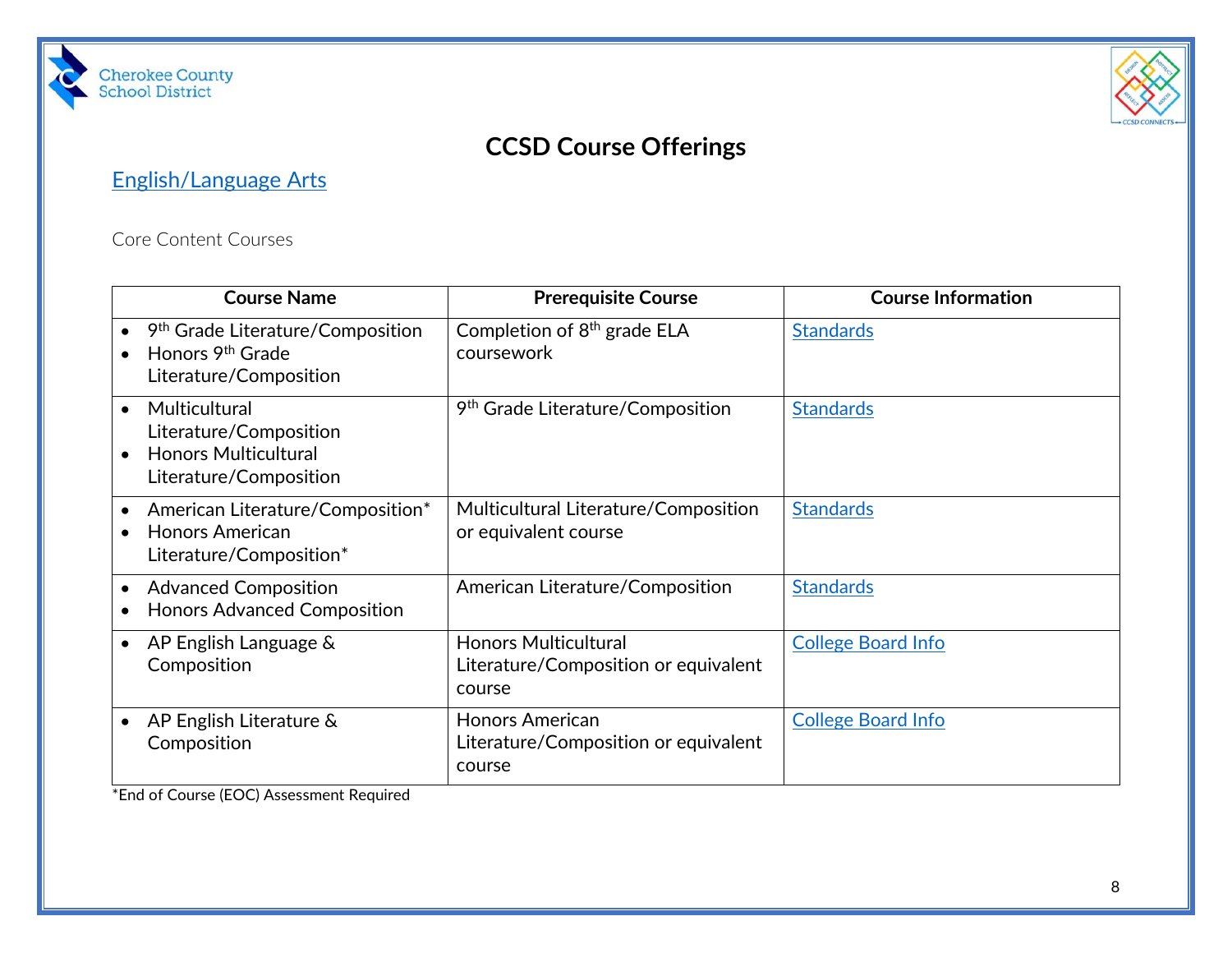

### Elective Options

- Basic Reading/Writing I-IV Journalism I-IV The Reading Enrichment
- Speech/Forensics I-III Writer's Workshop
- 
- 
- 
- [AP Seminar](https://apstudents.collegeboard.org/ap-capstone-diploma-program) [AP Research](https://apstudents.collegeboard.org/ap-capstone-diploma-program)

- ESOL Elective Options
- <span id="page-8-0"></span>• Academic Language of Science and • Communication Skills • Communication Skills in Math Math
- <span id="page-8-1"></span>• Oral Communications in the Content Areas
- 
- Reading and Listening in the Content Areas
- 

 $-CCSD$  CONNECTS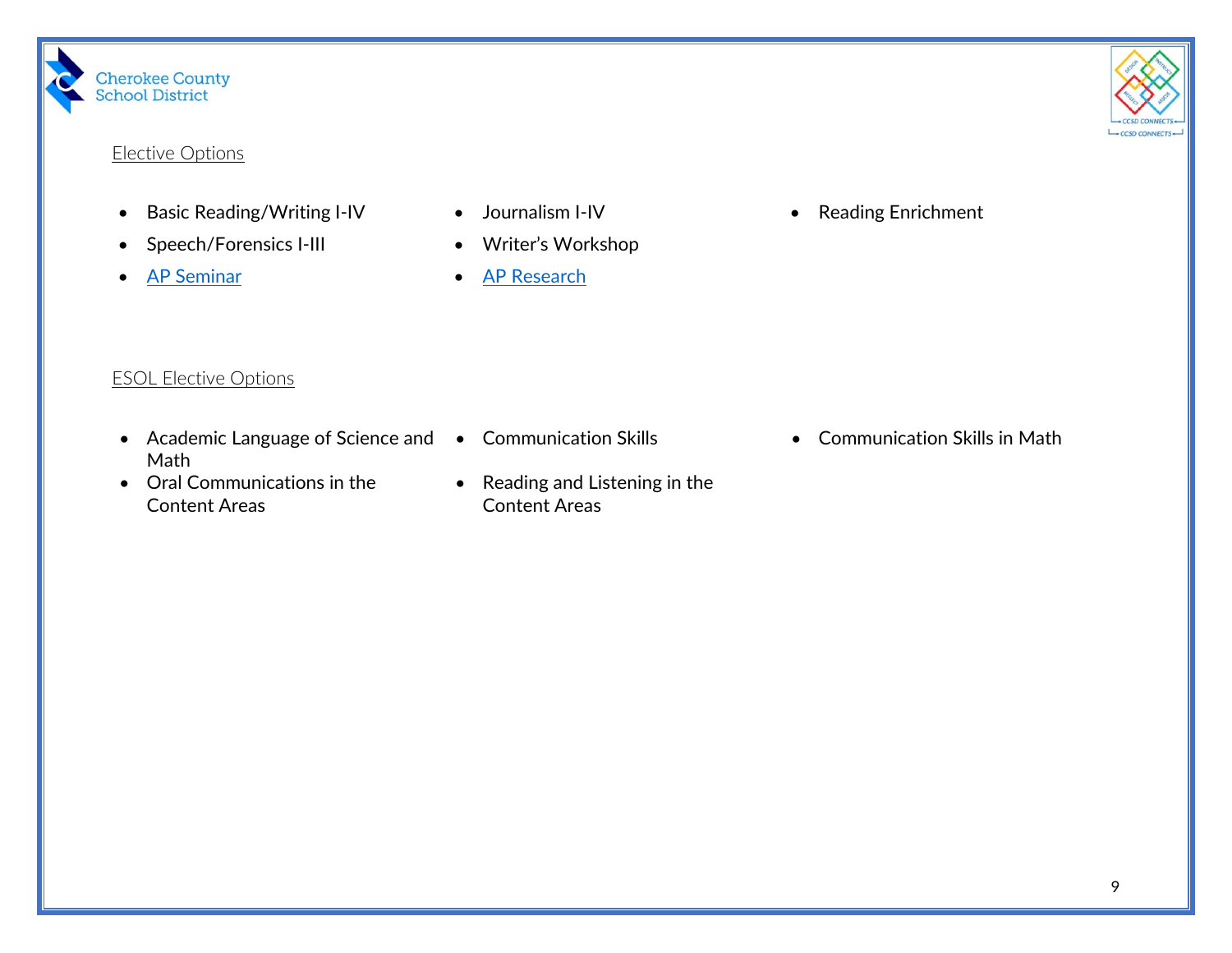<span id="page-9-0"></span>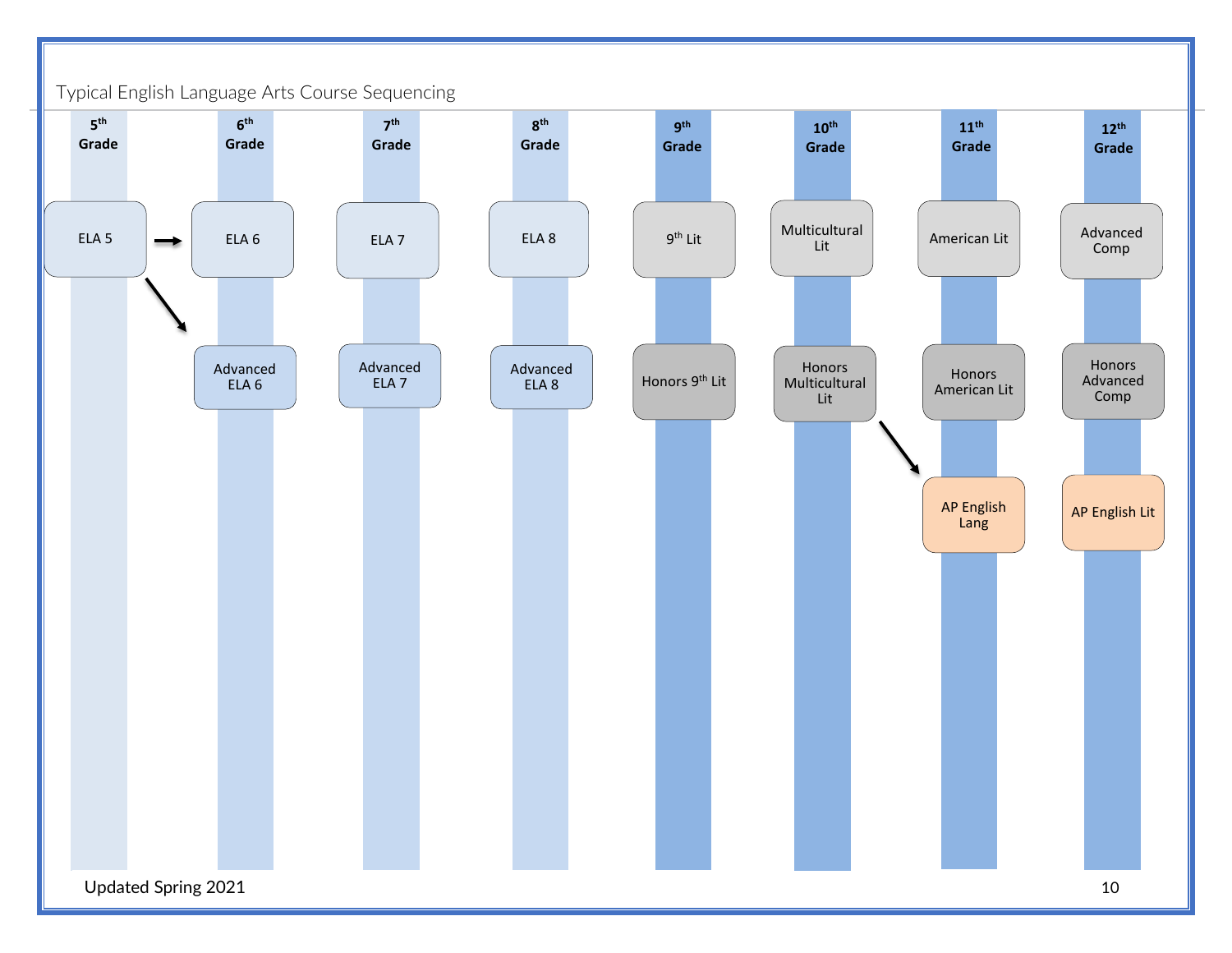



# **[Mathematics](https://www.cherokeek12.net/Content2/math)**

### Core Content Courses

<span id="page-10-1"></span><span id="page-10-0"></span>

|           | <b>Course Name</b>                                | <b>Prerequisite Course</b>                             | <b>Course Information</b> |
|-----------|---------------------------------------------------|--------------------------------------------------------|---------------------------|
|           | <b>GSE Foundations of Algebra</b>                 | Completion of $8th$ grade Math<br>coursework           | <b>Standards</b>          |
|           | GSE Algebra I*<br>Honors GSE Algebra 1*           | Completion of $8th$ grade Math<br>coursework           | <b>Standards</b>          |
|           | <b>GSE Geometry</b><br><b>Honors GSE Geometry</b> | GSE Algebra 1                                          | <b>Standards</b>          |
| $\bullet$ | Honors GSE Accelerated Geometry<br>B / Algebra II | Honors GSE Accelerated Algebra I/<br><b>Geometry A</b> | <b>Standards</b>          |
|           | <b>GSE Algebra II</b><br>Honors GSE Algebra II    | <b>GSE Geometry</b>                                    | <b>Standards</b>          |
|           | <b>GSE Pre-Calculus^</b>                          | <b>GSE Algebra II</b>                                  | <b>Standards</b>          |
|           | <b>Honors GSE Accelerated Pre-</b><br>Calculus    | Honors GSE Algebra II                                  | <b>Standards</b>          |
|           | Mathematics of Finance <sup>^</sup>               | <b>GSE Algebra II</b>                                  | <b>Standards</b>          |
|           | Statistical Reasoning^                            | <b>GSE Algebra II</b>                                  | <b>Standards</b>          |
|           | College Readiness Mathematics^                    | <b>GSE Algebra II</b>                                  | <b>Standards</b>          |
|           | <b>Calculus</b>                                   | <b>GSE Pre-Calculus</b>                                | <b>Standards</b>          |
|           | <b>AP Calculus AB</b>                             | <b>Honors GSE Accelerated Pre-Calculus</b>             | <b>College Board Info</b> |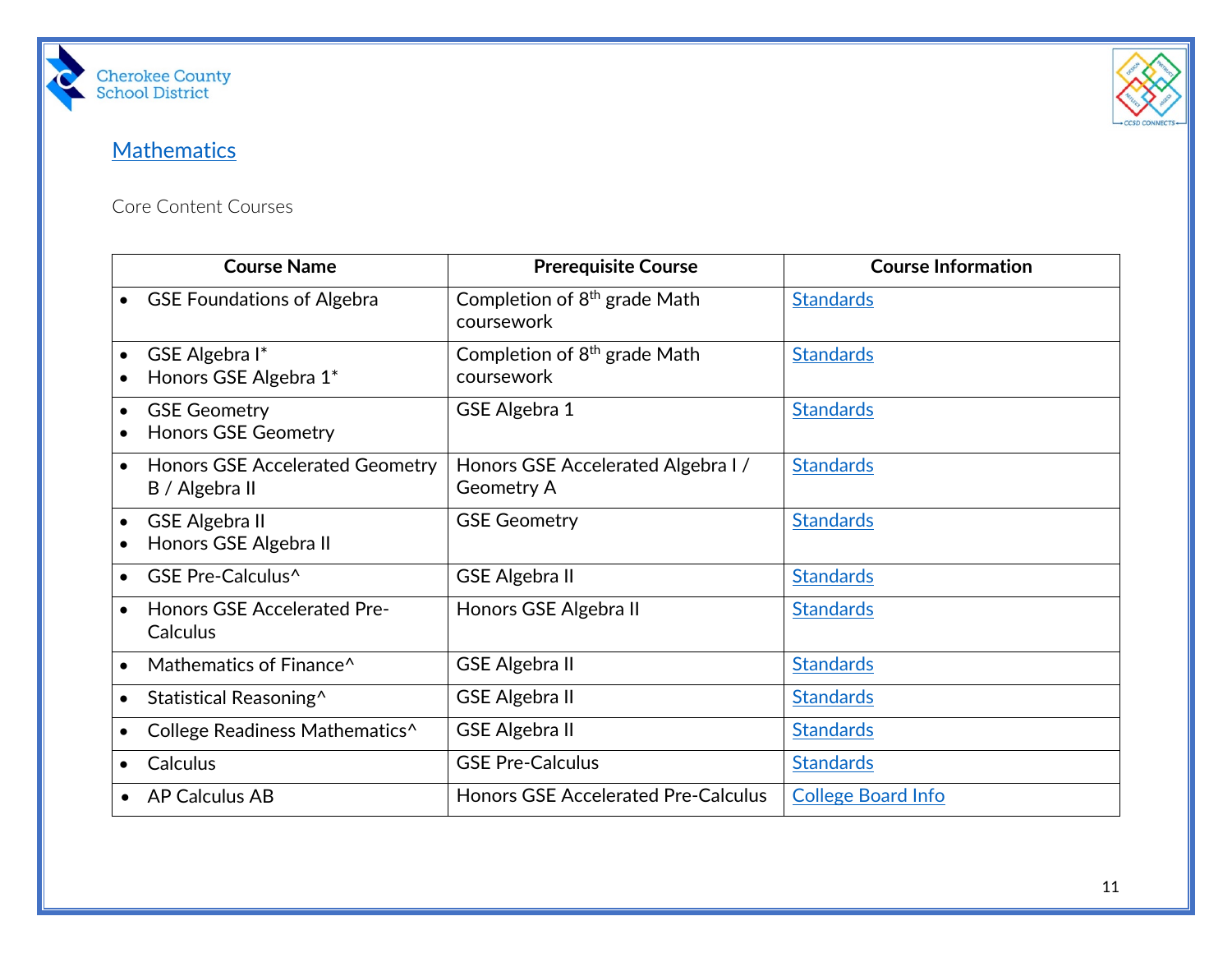| <b>Course Name</b>                   | <b>Prerequisite Course</b>                 | <b>Course Information</b> |
|--------------------------------------|--------------------------------------------|---------------------------|
| <b>AP Calculus BC</b>                | <b>Honors GSE Accelerated Pre-Calculus</b> | <b>College Board Info</b> |
| <b>AP Statistics</b>                 | Honors GSE Algebra II                      | <b>College Board Info</b> |
| <b>Honors Multivariable Calculus</b> | <b>AP Calculus AB</b>                      | <b>Standards</b>          |

\*EOC Assessment Required

^Standard 4th Year Option

Elective Options

Cherokee County<br>School District

<span id="page-11-0"></span>

- 
- GSE Algebra I Support GSE Geometry Support GSE Algebra II Support

 $ECTS$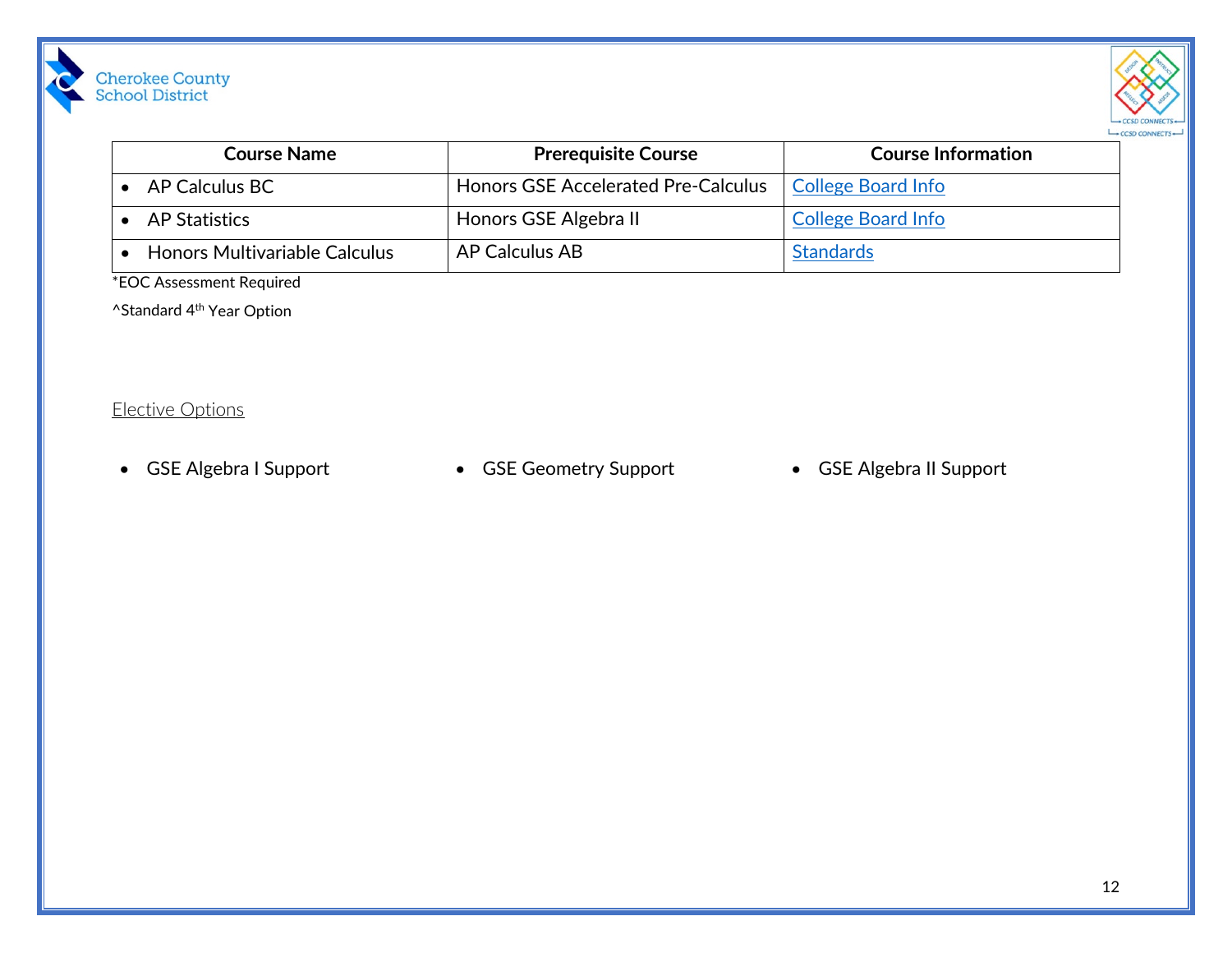<span id="page-12-0"></span>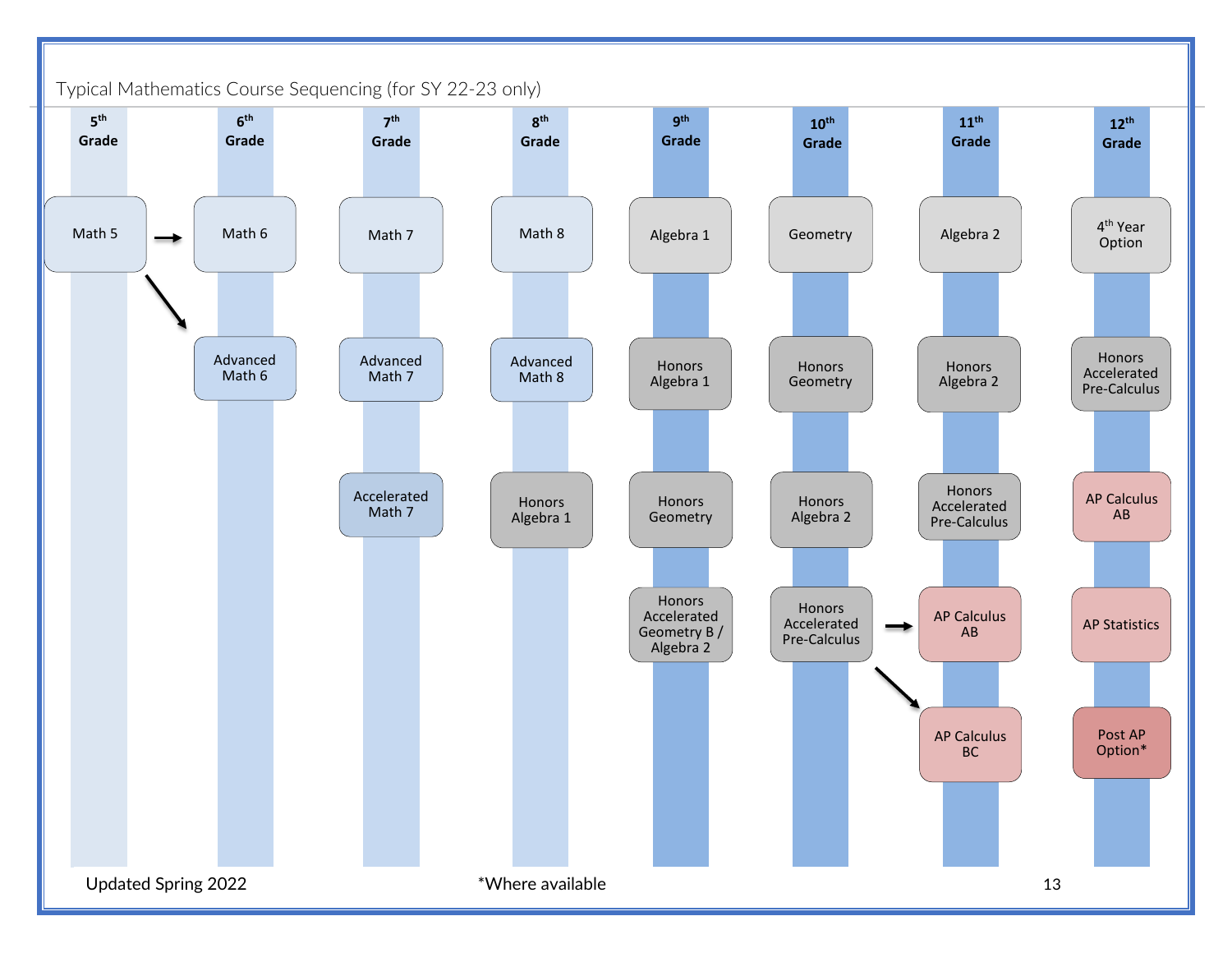<span id="page-13-0"></span>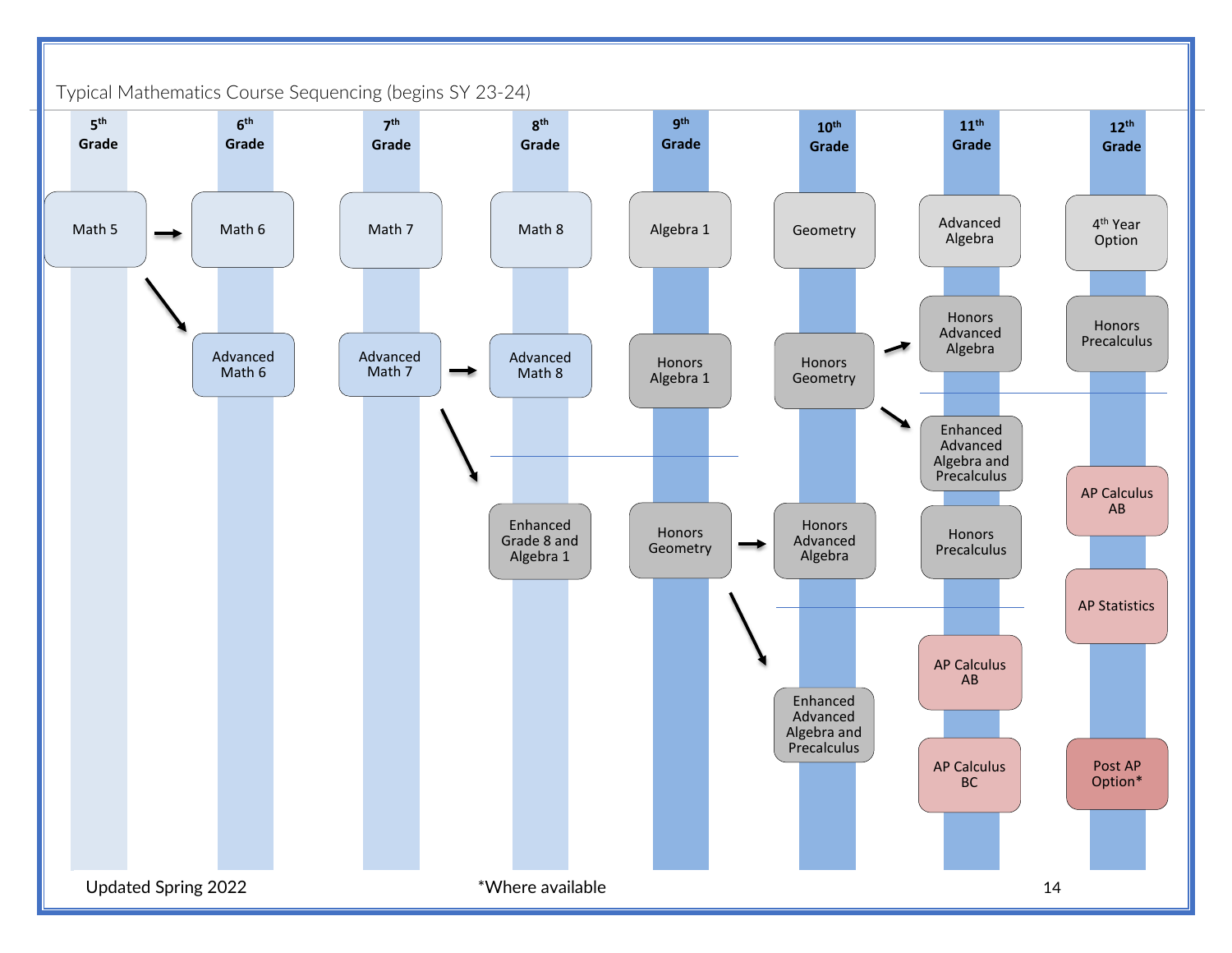



# **[Science](https://www.cherokeek12.net/Content2/science)**

Core Content Courses

<span id="page-14-1"></span><span id="page-14-0"></span>

|           | <b>Course Name</b>                                                           | <b>Prerequisite Course</b>                                | <b>Course Information</b> |
|-----------|------------------------------------------------------------------------------|-----------------------------------------------------------|---------------------------|
|           | <b>Environmental Science</b>                                                 | Completion of 8 <sup>th</sup> grade Science<br>coursework | <b>Standards</b>          |
|           | Biology*<br>Honors Biology*                                                  | Completion of 8 <sup>th</sup> grade Science<br>coursework | <b>Standards</b>          |
|           | Chemistry<br><b>Honors Chemistry</b>                                         | Biology (recommended)                                     | <b>Standards</b>          |
|           | Physical Science**                                                           | N/A                                                       | <b>Standards</b>          |
| $\bullet$ | <b>Physics</b><br><b>Honors Physics</b>                                      | Chemistry (recommended)                                   | <b>Standards</b>          |
| $\bullet$ | Earth Systems^                                                               | Completion of 8 <sup>th</sup> grade Science<br>coursework | <b>Standards</b>          |
|           | Human Anatomy/Physiology^<br>Honors Human<br>Anatomy/Physiology <sup>^</sup> | Physics (recommended)                                     | <b>Standards</b>          |
|           | Astronomy <sup>^</sup>                                                       | Completion of 8 <sup>th</sup> grade Science<br>coursework | <b>Standards</b>          |
|           | Zoology <sup>^</sup>                                                         | Biology (recommended)                                     | <b>Standards</b>          |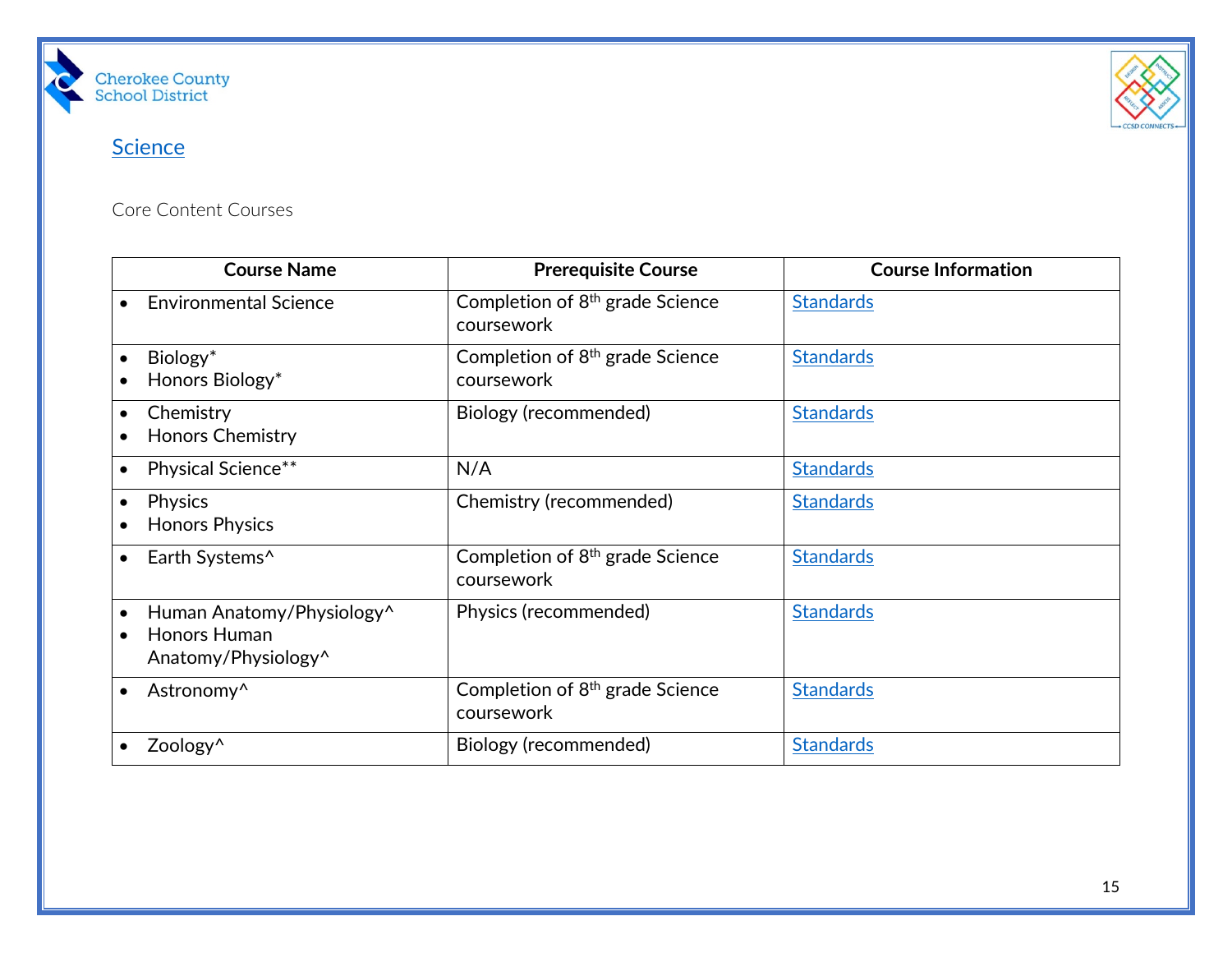



| <b>Course Name</b>                          | <b>Prerequisite Course</b>                                | <b>Course Information</b> |
|---------------------------------------------|-----------------------------------------------------------|---------------------------|
| Forensic Science <sup>^</sup>               | Completion of 8 <sup>th</sup> grade Science<br>coursework | <b>Standards</b>          |
| <b>AP Biology</b>                           | Physical Science or Chemistry<br>(recommended)            | <b>College Board Info</b> |
| <b>AP Chemistry</b><br>$\bullet$            | Honors Biology (recommended)                              | <b>College Board Info</b> |
| AP Physics I: Algebra-Based<br>$\bullet$    | Honors Chemistry (recommended)                            | <b>College Board Info</b> |
| AP Physics II: Algebra Based                | Honors Chemistry (recommended)                            | <b>College Board Info</b> |
| AP Physics C: Mechanics<br>$\bullet$        | Honors Chemistry (recommended)                            | <b>College Board Info</b> |
| AP Physics C: Electricity and<br>Magnetism  | Honors Chemistry (recommended)                            | <b>College Board Info</b> |
| AP Environmental Science                    | Biology (recommended)                                     | <b>College Board Info</b> |
| AP Computer Science Principals<br>$\bullet$ | <b>CTAE Computer Science Pathway</b><br>(recommended)     | <b>College Board Info</b> |
| AP Computer Science A                       | <b>CTAE Computer Science Pathway</b><br>(recommended)     | <b>College Board Info</b> |

\*EOC Assessment Required

\*\*EOG Assessment Required for MS Students Only

^Standard 4<sup>th</sup> Year Option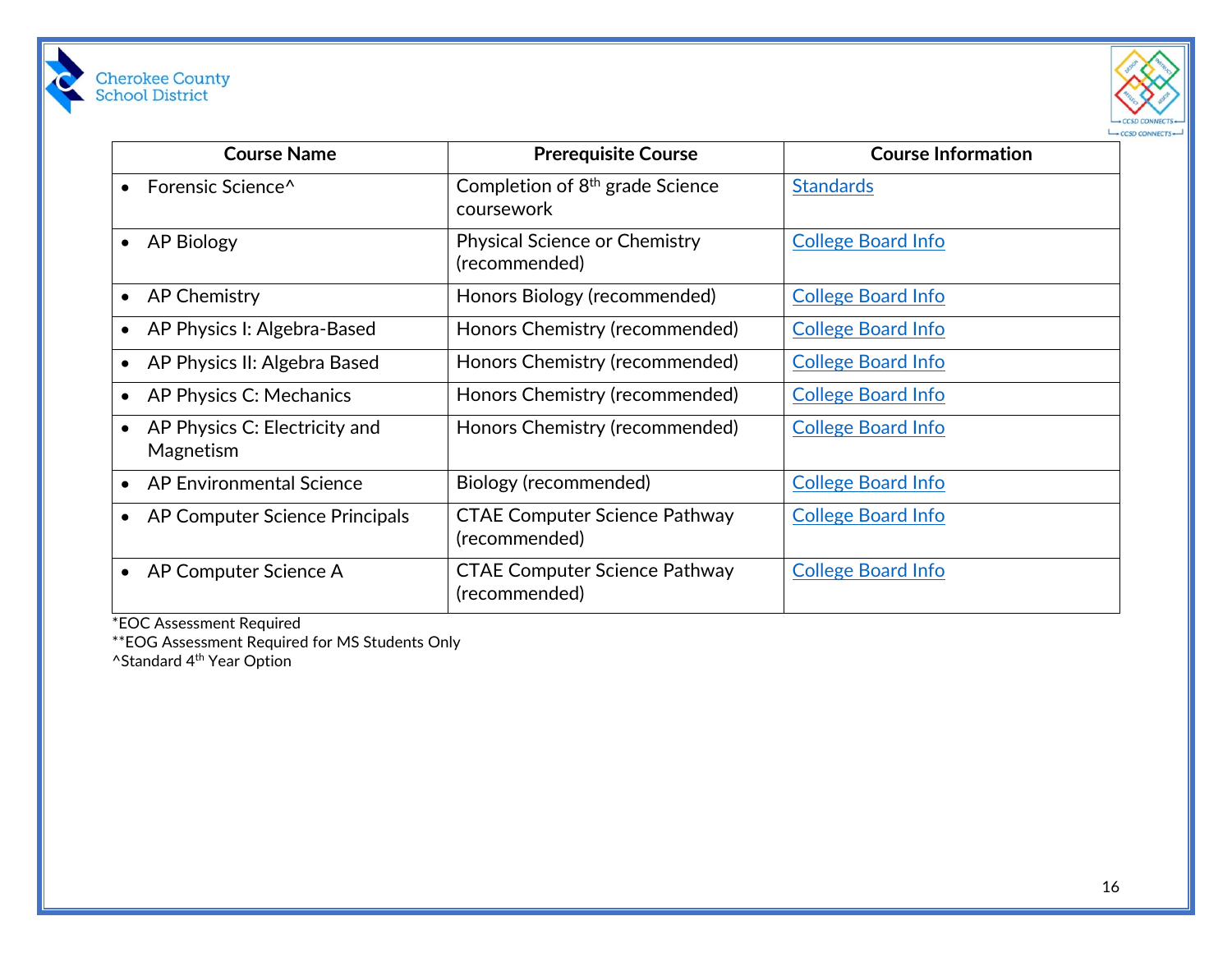



### Elective Options

- 
- Advanced Genetics/DNA Research^

<span id="page-16-0"></span>^4th Year Option

- 
- [AP Seminar](https://apstudents.collegeboard.org/ap-capstone-diploma-program) Life or Physical Science
- Scientific Research I-II Scientific Research III-IV^ Advanced Scientific Internship^
	- [AP Research](https://apstudents.collegeboard.org/ap-capstone-diploma-program) Life or Physical Science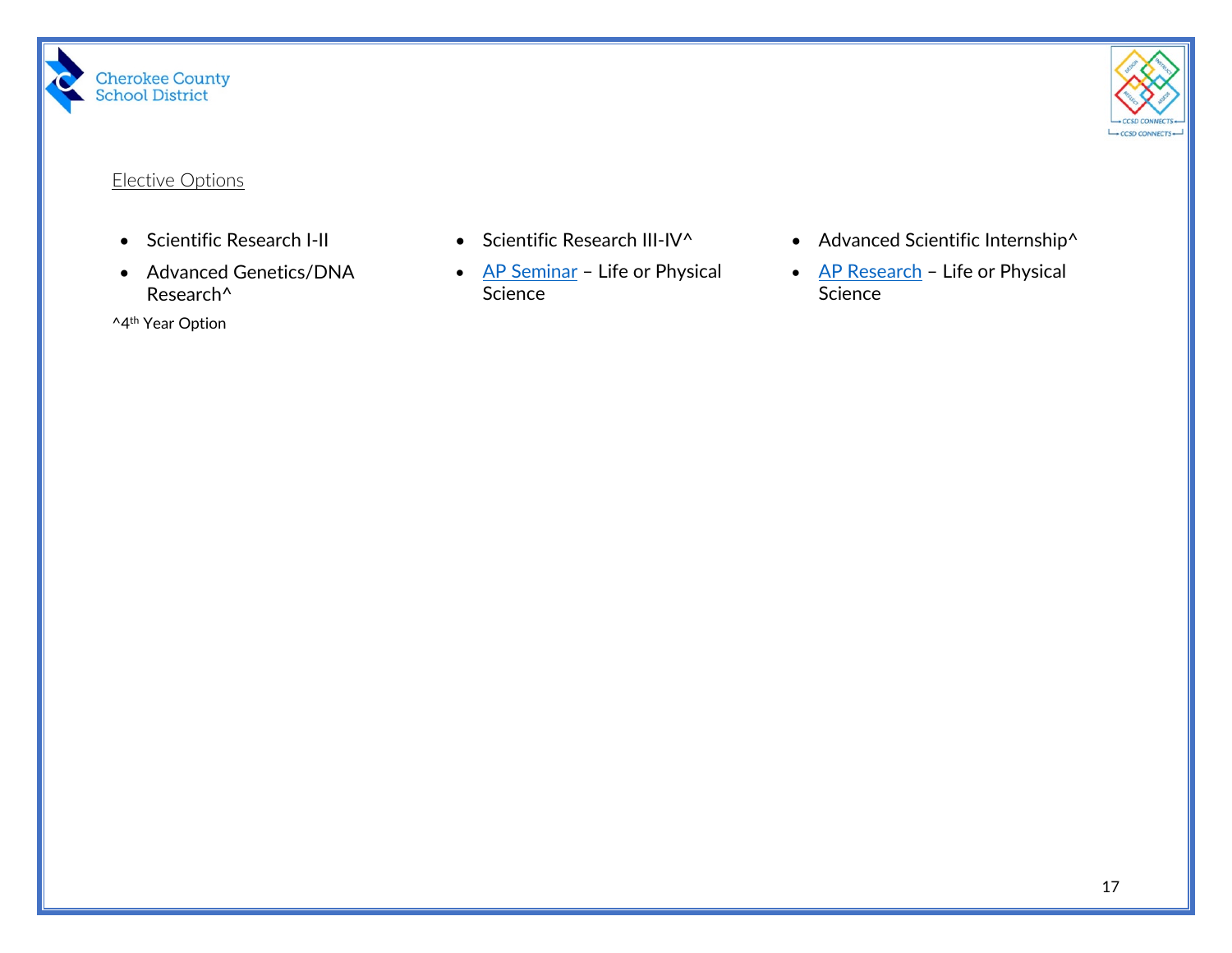<span id="page-17-0"></span>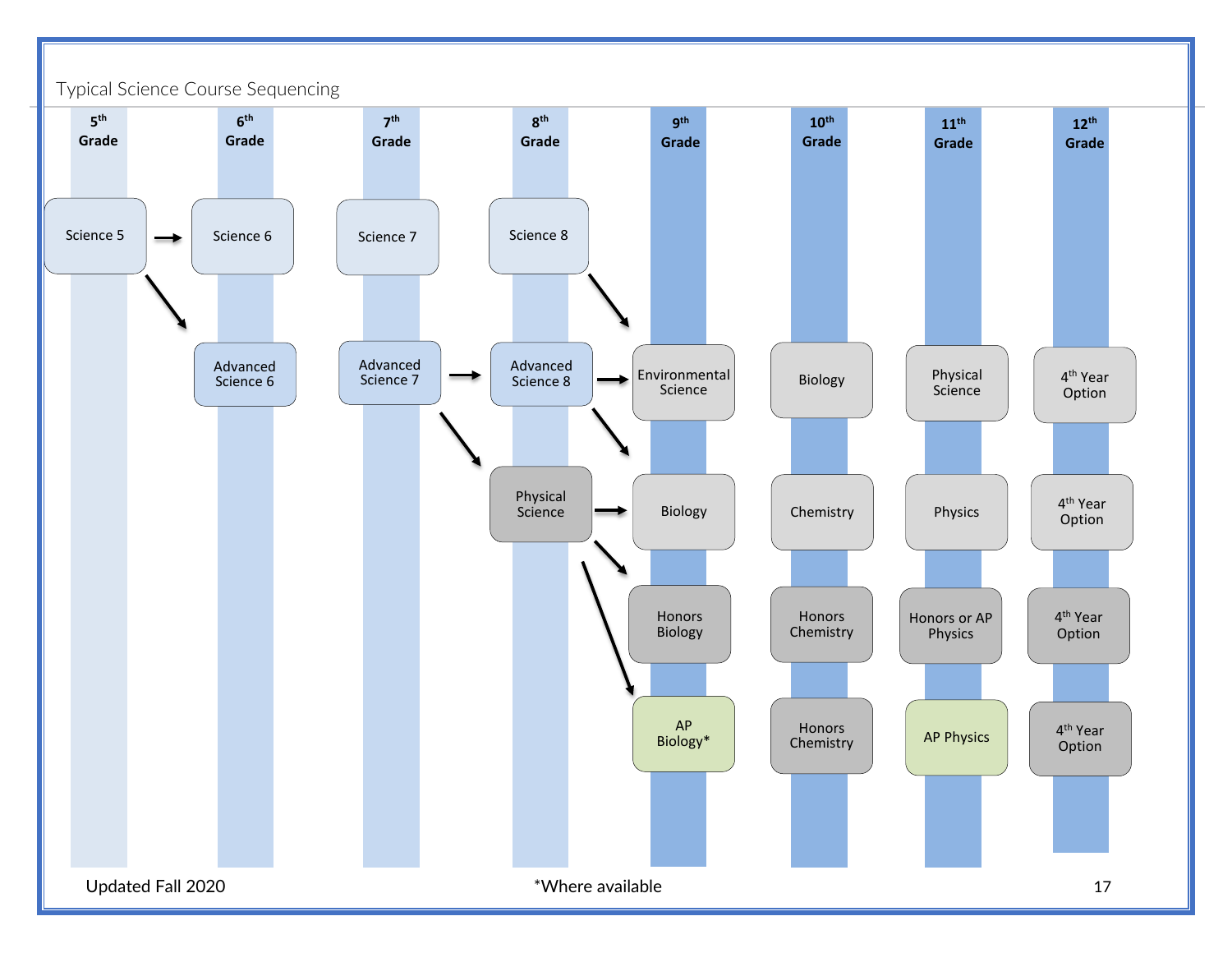



# **[Social Studies](https://www.cherokeek12.net/Content2/social-studies)**

# Core Content Courses

<span id="page-18-1"></span><span id="page-18-0"></span>

| <b>Course Name</b>                                         | <b>Prerequisite Course</b>                                       | <b>Course Information</b> |
|------------------------------------------------------------|------------------------------------------------------------------|---------------------------|
| <b>World History</b><br><b>Honors World History</b>        | Completion of 8 <sup>th</sup> grade Social Studies<br>coursework | <b>Standards</b>          |
| U.S. History*<br>$\bullet$<br>Honors U.S. History*         | World History                                                    | <b>Standards</b>          |
| American Government                                        | U.S. History                                                     | <b>Standards</b>          |
| <b>Personal Finance and Economics</b>                      | U.S. History                                                     | <b>Standards</b>          |
| <b>AP World History</b><br>$\bullet$                       | Completion of 8 <sup>th</sup> grade Social Studies<br>coursework | <b>College Board Info</b> |
| AP U.S. History<br>$\bullet$                               | <b>World History</b>                                             | <b>College Board Info</b> |
| AP Government/Politics: U.S.                               | U.S. History                                                     | <b>College Board Info</b> |
| <b>AP Government/Politics:</b><br>$\bullet$<br>Comparative | U.S. History                                                     | <b>College Board Info</b> |
| <b>AP Macroeconomics</b>                                   | U.S. History                                                     | <b>College Board Info</b> |
| AP Microeconomics                                          | U.S. History                                                     | <b>College Board Info</b> |

\*EOC Assessment Required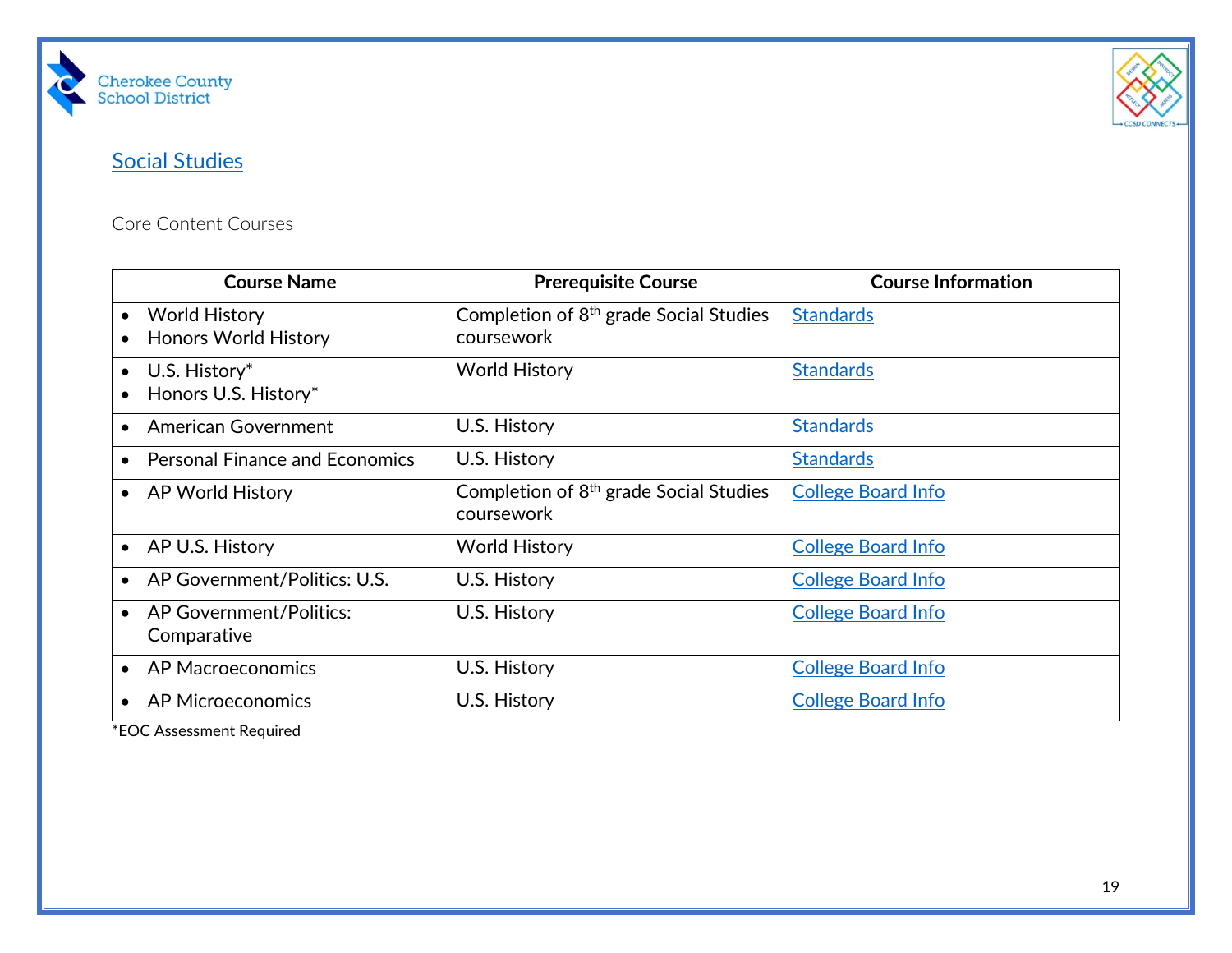



### Elective Options

- [World Geography](https://lor2.gadoe.org/gadoe/file/68f52f68-2ed3-417c-a77f-ea3ec85ae869/1/Social-Studies-World-Geography-Georgia-Standards.pdf)
- [Honors World Geography](https://lor2.gadoe.org/gadoe/file/68f52f68-2ed3-417c-a77f-ea3ec85ae869/1/Social-Studies-World-Geography-Georgia-Standards.pdf)
- 
- 
- Modern U.S. Military History Peer Leadership I [Psychology](https://www.georgiastandards.org/Georgia-Standards/Documents/Social-Studies-Psychology-Georgia-Standards.pdf)
- 
- 
- <span id="page-19-0"></span>• [AP Human Geography](https://apstudents.collegeboard.org/courses/ap-human-geography) • [AP Seminar](https://apstudents.collegeboard.org/ap-capstone-diploma-program) • [AP Research](https://apstudents.collegeboard.org/ap-capstone-diploma-program)
- [U.S. and World Affairs](https://lor2.gadoe.org/gadoe/file/0070abe1-7ce4-40bb-9dee-f299ede85bce/1/QCC%20Social%20Studies%209-12.pdf)
- [Honors U.S. and World Affairs](https://lor2.gadoe.org/gadoe/file/0070abe1-7ce4-40bb-9dee-f299ede85bce/1/QCC%20Social%20Studies%209-12.pdf)
- 
- 
- 
- 
- U.S. History in Film [AP European History](https://apstudents.collegeboard.org/courses/ap-european-history) [AP Psychology](https://apstudents.collegeboard.org/courses/ap-psychology)
	-
- [The Individual and the Law](https://lor2.gadoe.org/gadoe/file/0070abe1-7ce4-40bb-9dee-f299ede85bce/1/QCC%20Social%20Studies%209-12.pdf)
- [Anthropology](https://lor2.gadoe.org/gadoe/file/0070abe1-7ce4-40bb-9dee-f299ede85bce/1/QCC%20Social%20Studies%209-12.pdf) [Comparative Religions](https://lor2.gadoe.org/gadoe/file/0070abe1-7ce4-40bb-9dee-f299ede85bce/1/QCC%20Social%20Studies%209-12.pdf) [Constitutional Theory](https://lor2.gadoe.org/gadoe/file/0070abe1-7ce4-40bb-9dee-f299ede85bce/1/QCC%20Social%20Studies%209-12.pdf)
- [Current Issues](https://lor2.gadoe.org/gadoe/file/0070abe1-7ce4-40bb-9dee-f299ede85bce/1/QCC%20Social%20Studies%209-12.pdf) [Ethnic Studies](https://lor2.gadoe.org/gadoe/file/0070abe1-7ce4-40bb-9dee-f299ede85bce/1/QCC%20Social%20Studies%209-12.pdf) Current Issues Current Issues
	-
- Recent U.S. Presidents [Sociology](https://www.georgiastandards.org/Georgia-Standards/Documents/Social-Studies-Sociology-Georgia-Standards.pdf) Sociology [Sports in United States Society](https://lor2.gadoe.org/gadoe/file/6379c1b8-3f21-4c59-ad76-a91653ac23ce/1/Social-Studies-Sports-in-United-States-Society.pdf)
	-
	-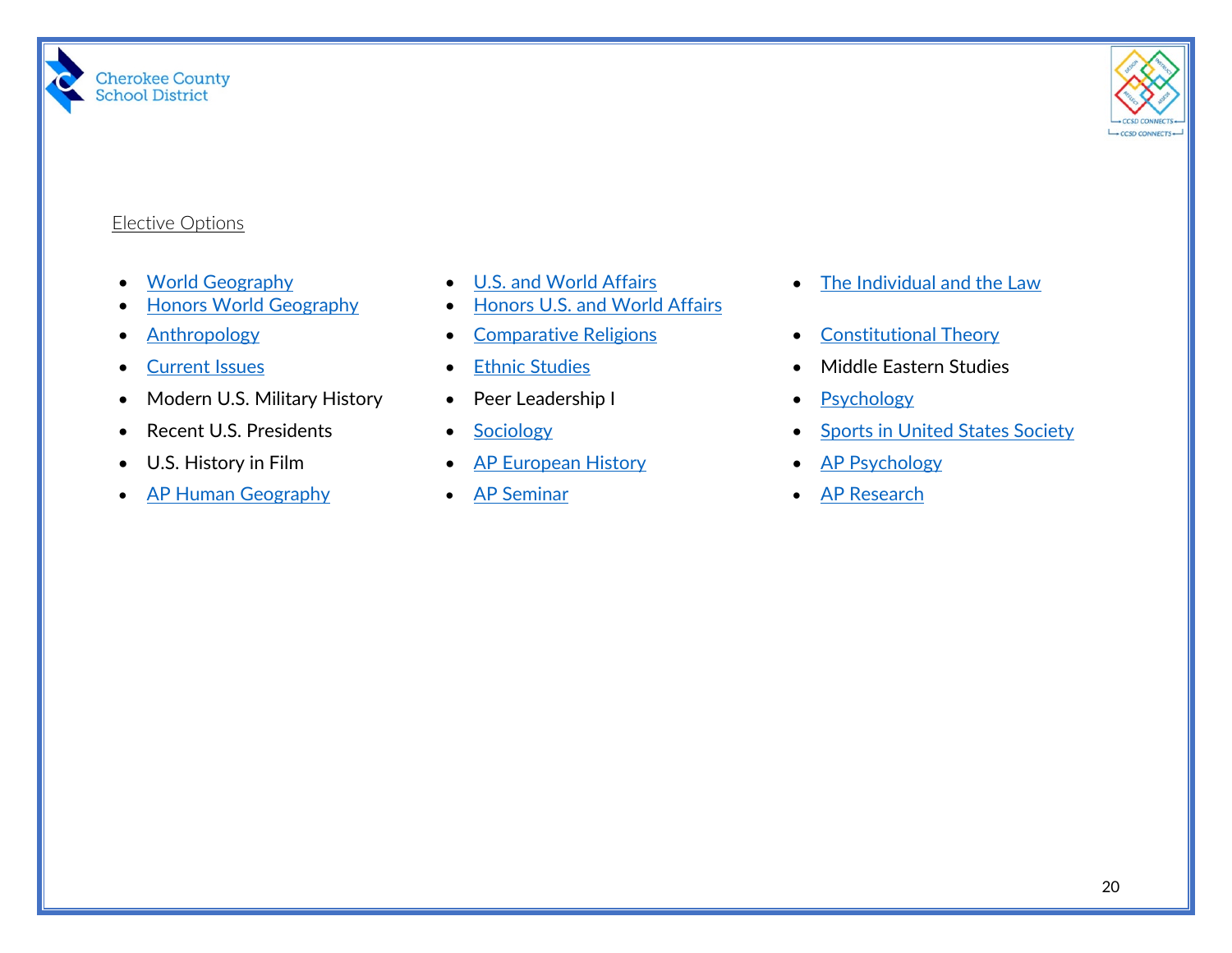<span id="page-20-0"></span>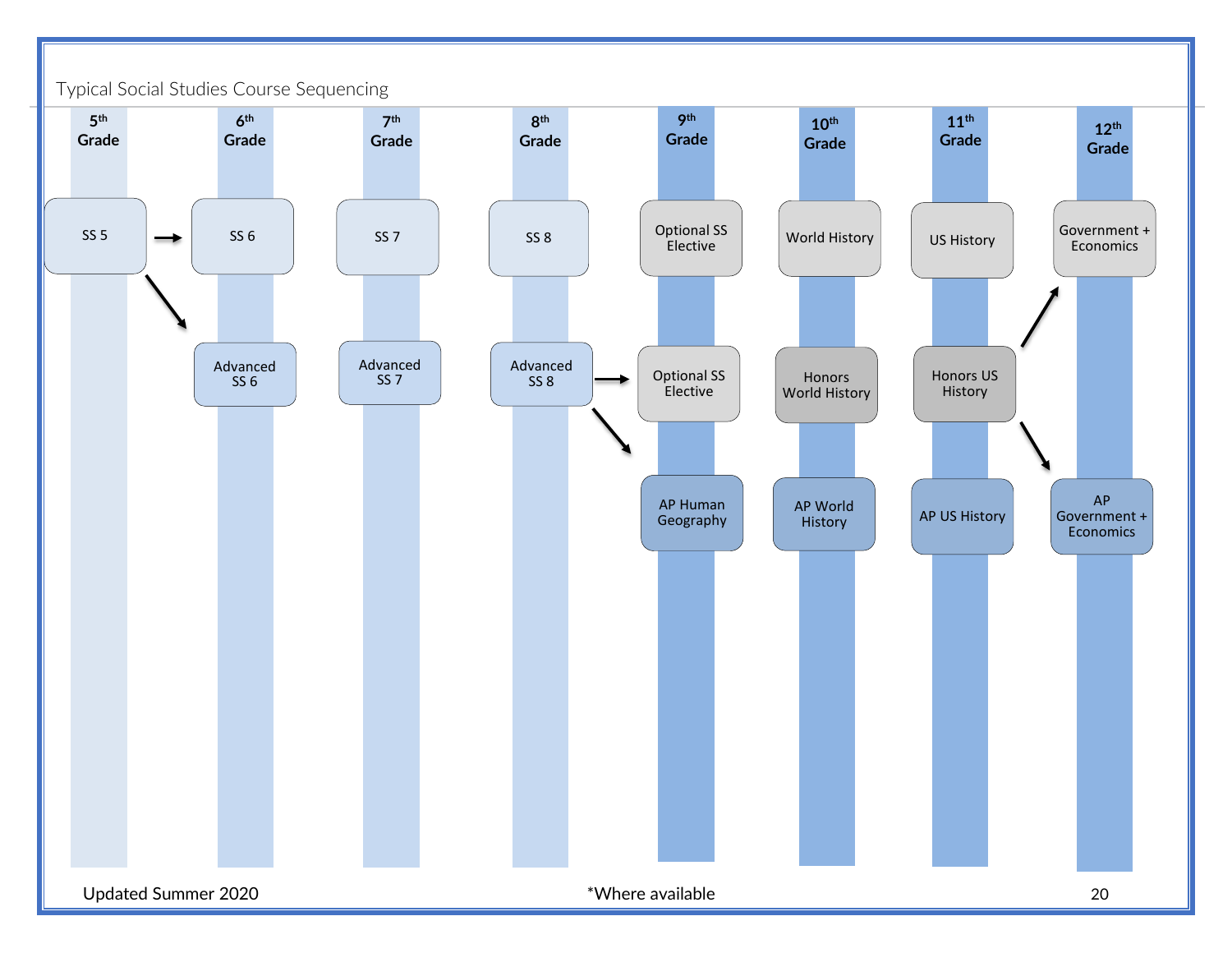



# <span id="page-21-0"></span>[World Language/Latin](https://www.cherokeek12.net/Content2/world-languages)

- French I-IV
- Honors French II-IV
- Latin I-IV
- Honors Latin II-IV
- 
- Workplace Spanish
- Advanced Workplace Spanish
- [AP French Language and Culture](https://apstudents.collegeboard.org/courses/ap-french-language-and-culture) [AP Latin](https://apstudents.collegeboard.org/courses/ap-latin)
- 
- German I-IV
- Honors German II-IV
- Spanish I-IV
- Honors Spanish II-IV
- American Sign Language I-IV Spanish for Native Speakers I-II
	-
- [AP Spanish Language and Culture](https://apstudents.collegeboard.org/courses/ap-spanish-language-and-culture) [AP Spanish Literature and Culture](https://apstudents.collegeboard.org/courses/ap-spanish-literature-and-culture)

# <span id="page-21-1"></span>**[Health and Physical Education](https://www.cherokeek12.net/Content2/healthphysical-education)**

- 
- 
- [Weight Training](https://www.georgiastandards.org/Georgia-Standards/Documents/Physical-Education-9-12-Georgia-Standards.pdf)
- [Advanced Weight Training](https://www.georgiastandards.org/Georgia-Standards/Documents/Physical-Education-9-12-Georgia-Standards.pdf)
- Exercise and Weight Control
- Advanced Exercise and Weight Control
- [Introductory Lifetime Sports](https://www.georgiastandards.org/Georgia-Standards/Documents/Physical-Education-9-12-Georgia-Standards.pdf)
- [Intermediate Lifetime Sports](https://www.georgiastandards.org/Georgia-Standards/Documents/Physical-Education-9-12-Georgia-Standards.pdf)
- [Advanced Lifetime Sports](https://www.georgiastandards.org/Georgia-Standards/Documents/Physical-Education-9-12-Georgia-Standards.pdf)
- [Introductory Team Sports](https://www.georgiastandards.org/Georgia-Standards/Documents/Physical-Education-9-12-Georgia-Standards.pdf)
- [Intermediate Team Sports](https://www.georgiastandards.org/Georgia-Standards/Documents/Physical-Education-9-12-Georgia-Standards.pdf)
- [Advanced Team Sports](https://www.georgiastandards.org/Georgia-Standards/Documents/Physical-Education-9-12-Georgia-Standards.pdf)
- [Health](https://www.georgiastandards.org/Georgia-Standards/Documents/Health-Education-9-12-Georgia-Standards.pdf) [Personal Fitness](https://www.georgiastandards.org/Georgia-Standards/Documents/Physical-Education-9-12-Georgia-Standards.pdf)
- [General PE I-IV](https://www.georgiastandards.org/Georgia-Standards/Documents/Physical-Education-9-12-Georgia-Standards.pdf) Adaptive Physical Education I-IV
	- [Body Sculpting](https://www.georgiastandards.org/Georgia-Standards/Documents/Physical-Education-9-12-Georgia-Standards.pdf)
	- [Advanced Body Sculpting](https://www.georgiastandards.org/Georgia-Standards/Documents/Physical-Education-9-12-Georgia-Standards.pdf)
	- Physical Conditioning
	- Advanced Physical Conditioning
	- [Introductory Recreational Games](https://www.georgiastandards.org/Georgia-Standards/Documents/Physical-Education-9-12-Georgia-Standards.pdf)
	- [Intermediate Recreational Games](https://www.georgiastandards.org/Georgia-Standards/Documents/Physical-Education-9-12-Georgia-Standards.pdf)
	- [Advanced Recreational Games](https://www.georgiastandards.org/Georgia-Standards/Documents/Physical-Education-9-12-Georgia-Standards.pdf)
	- Principles of Athletic Training/Sports Medicine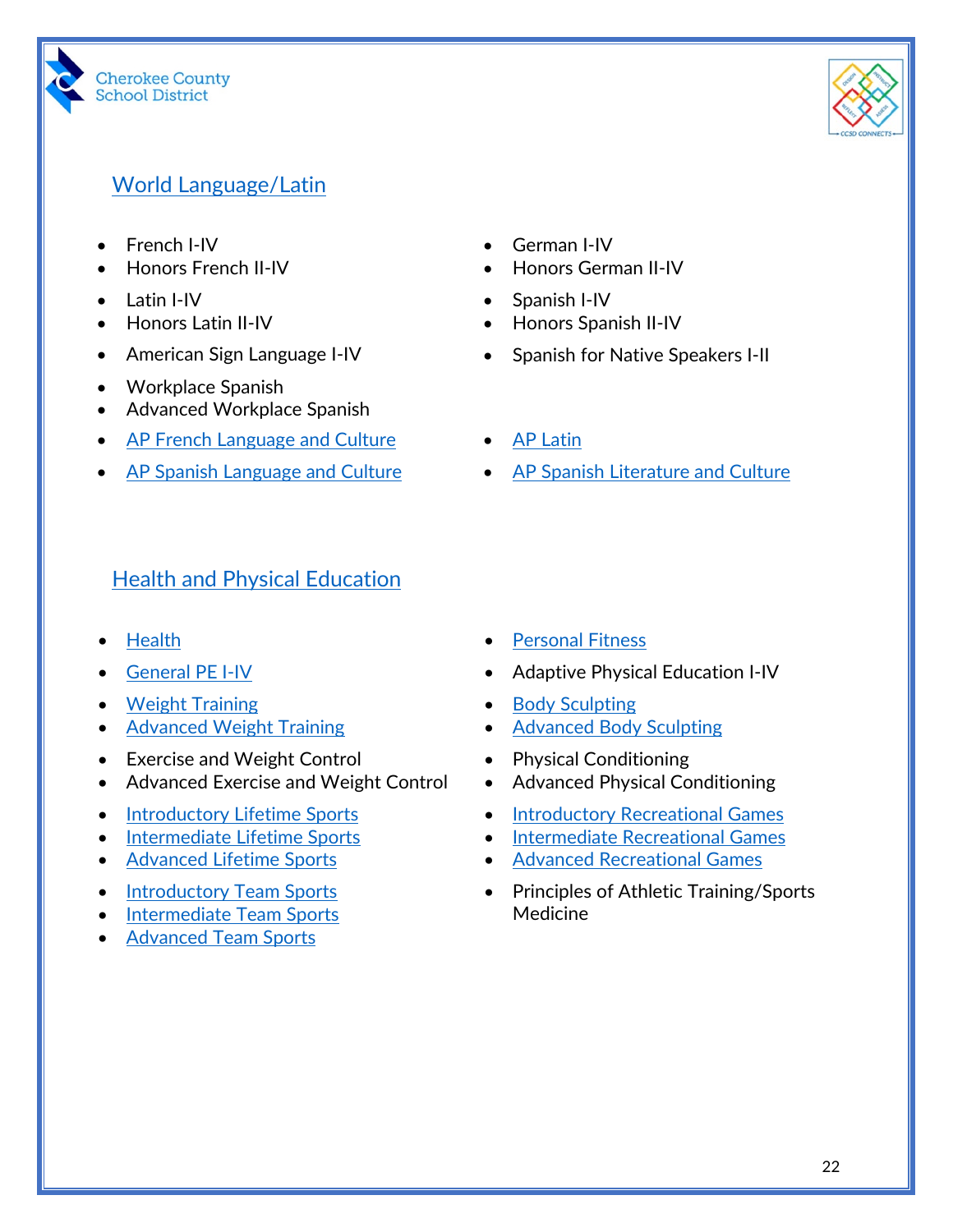

# <span id="page-22-0"></span>[Fine Arts](https://www.cherokeek12.net/Content2/fine-arts)

### <span id="page-22-1"></span>Visual Arts

- 
- **[Ceramics/Pottery I-IV](https://www.georgiastandards.org/Georgia-Standards/Documents/K-12-Visual-Art-Standards.pdf) [Drawing I-II](https://www.georgiastandards.org/Georgia-Standards/Documents/K-12-Visual-Art-Standards.pdf)**
- 
- 
- 
- [Visual Arts I](https://www.georgiastandards.org/Georgia-Standards/Documents/K-12-Visual-Art-Standards.pdf) [Applied Design I](https://www.georgiastandards.org/Georgia-Standards/Documents/K-12-Visual-Art-Standards.pdf)
	-
- **[Painting I-II](https://www.georgiastandards.org/Georgia-Standards/Documents/K-12-Visual-Art-Standards.pdf)** [Drawing and Painting I-II](https://www.georgiastandards.org/Georgia-Standards/Documents/K-12-Visual-Art-Standards.pdf)
- [Sculpture I-II](https://www.georgiastandards.org/Georgia-Standards/Documents/K-12-Visual-Art-Standards.pdf) [Photography I-II](https://www.georgiastandards.org/Georgia-Standards/Documents/K-12-Visual-Art-Standards.pdf)
	- [AP Studio Art: Drawing](https://apstudents.collegeboard.org/art-design-program) [AP Studio Art: 2D Portfolio](https://apstudents.collegeboard.org/art-design-program)

## <span id="page-22-2"></span>Drama

- 
- 
- [Theatre Arts/Technical Theatre I-IV](https://www.georgiastandards.org/Georgia-Standards/Documents/K-12-Theatre-Art-Standards.pdf)

## <span id="page-22-3"></span>Chorus

- 
- 
- 
- 
- [Intermediate Women's Chorus I-IV](https://www.georgiastandards.org/Georgia-Standards/Documents/K-12-Music-Georgia-Standards.pdf) [Advanced Women's Chorus I-IV](https://www.georgiastandards.org/Georgia-Standards/Documents/K-12-Music-Georgia-Standards.pdf)
- [Mastery Women's Chorus I-III](https://www.georgiastandards.org/Georgia-Standards/Documents/K-12-Music-Georgia-Standards.pdf)

## <span id="page-22-4"></span>Band

- 
- [Advanced Band 1-4](https://www.georgiastandards.org/Georgia-Standards/Documents/K-12-Music-Georgia-Standards.pdf) [Mastery Band 1-4](https://www.georgiastandards.org/Georgia-Standards/Documents/K-12-Music-Georgia-Standards.pdf)
- **[Intermediate Instrumental Ensemble 1-4](https://www.georgiastandards.org/Georgia-Standards/Documents/K-12-Music-Georgia-Standards.pdf) [Beginning Guitar 1](https://www.georgiastandards.org/Georgia-Standards/Documents/K-12-Music-Georgia-Standards.pdf)**
- [Theatre Arts/Fundamentals I](https://www.georgiastandards.org/Georgia-Standards/Documents/K-12-Theatre-Art-Standards.pdf) [Theatre Arts/Advanced Drama I-III](https://www.georgiastandards.org/Georgia-Standards/Documents/K-12-Theatre-Art-Standards.pdf)
	- [Theatre Arts/Acting I](https://www.georgiastandards.org/Georgia-Standards/Documents/K-12-Theatre-Art-Standards.pdf) [Theatre Arts/Musical](https://www.georgiastandards.org/Georgia-Standards/Documents/K-12-Theatre-Art-Standards.pdf) Theatre I-III

- **[Beginning Chorus I](https://www.georgiastandards.org/Georgia-Standards/Documents/K-12-Music-Georgia-Standards.pdf) [Intermediate Chorus I](https://www.georgiastandards.org/Georgia-Standards/Documents/K-12-Music-Georgia-Standards.pdf)**
- [Advanced Chorus](https://www.georgiastandards.org/Georgia-Standards/Documents/K-12-Music-Georgia-Standards.pdf) I **[Advanced Choral Ensemble I-IV](https://www.georgiastandards.org/Georgia-Standards/Documents/K-12-Music-Georgia-Standards.pdf)**
- [Beginning Men's Chorus I-IV](https://www.georgiastandards.org/Georgia-Standards/Documents/K-12-Music-Georgia-Standards.pdf) [Intermediate Men's Chorus I-IV](https://www.georgiastandards.org/Georgia-Standards/Documents/K-12-Music-Georgia-Standards.pdf)
- [Advanced Men's Chorus I-IV](https://www.georgiastandards.org/Georgia-Standards/Documents/K-12-Music-Georgia-Standards.pdf) [Beginning Women's Chorus I-IV](https://www.georgiastandards.org/Georgia-Standards/Documents/K-12-Music-Georgia-Standards.pdf)
	-

- **Part is a [Beginning Band 1-2](https://www.georgiastandards.org/Georgia-Standards/Documents/K-12-Music-Georgia-Standards.pdf) •** [Intermediate Band 1-4](https://www.georgiastandards.org/Georgia-Standards/Documents/K-12-Music-Georgia-Standards.pdf)
	-
	-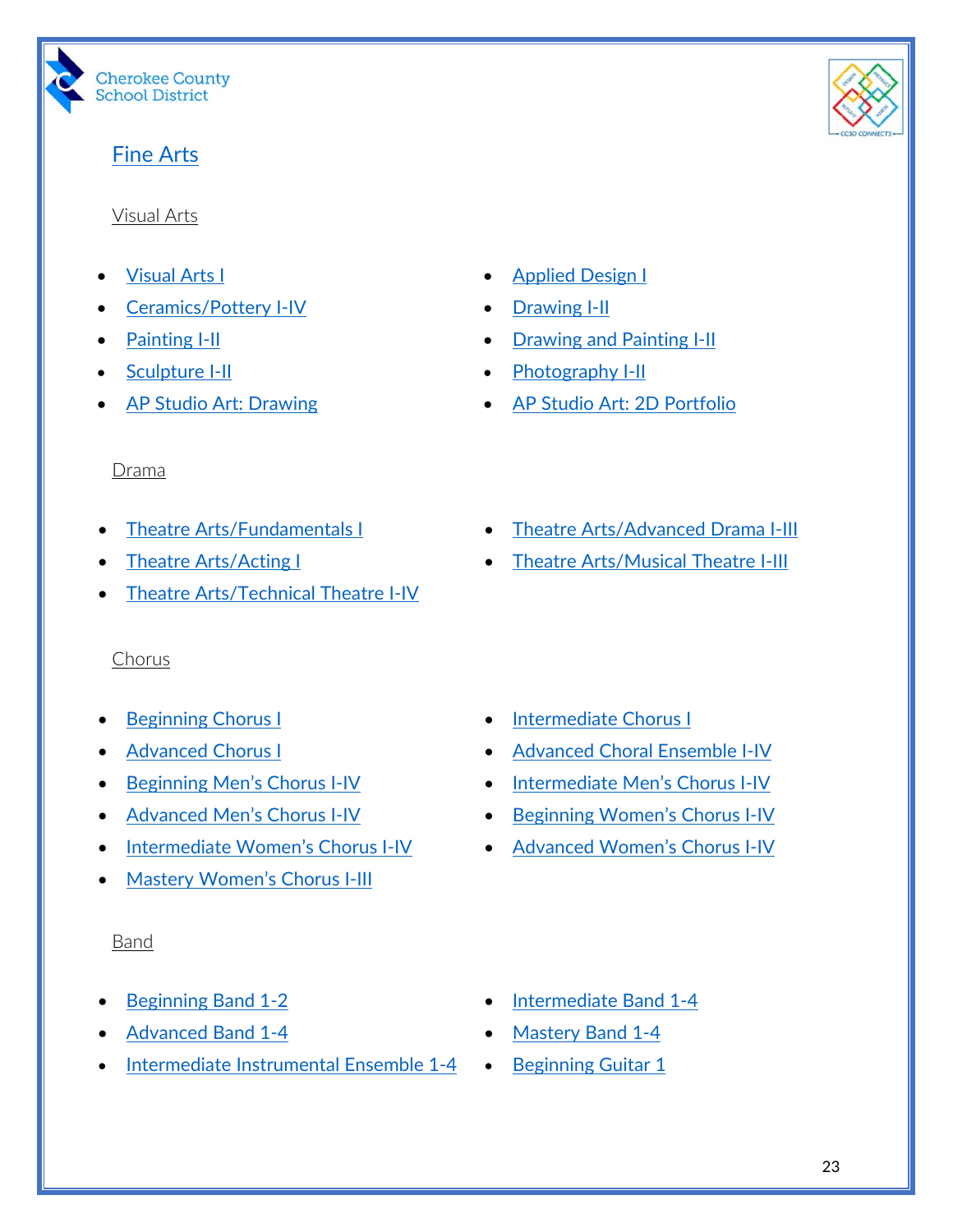



# <span id="page-23-0"></span>**Orchestra**

- 
- [Advanced Orchestra 1-4](https://www.georgiastandards.org/Georgia-Standards/Documents/K-12-Music-Georgia-Standards.pdf) [Mastery Orchestra 1](https://www.georgiastandards.org/Georgia-Standards/Documents/K-12-Music-Georgia-Standards.pdf)

<span id="page-23-1"></span>Additional Music Courses

• **[AP Music Theory](https://apstudents.collegeboard.org/courses/ap-music-theory)** 

- [Beginning Orchestra 1](https://www.georgiastandards.org/Georgia-Standards/Documents/K-12-Music-Georgia-Standards.pdf)  **[Intermediate Orchestra 1-3](https://www.georgiastandards.org/Georgia-Standards/Documents/K-12-Music-Georgia-Standards.pdf)** 
	-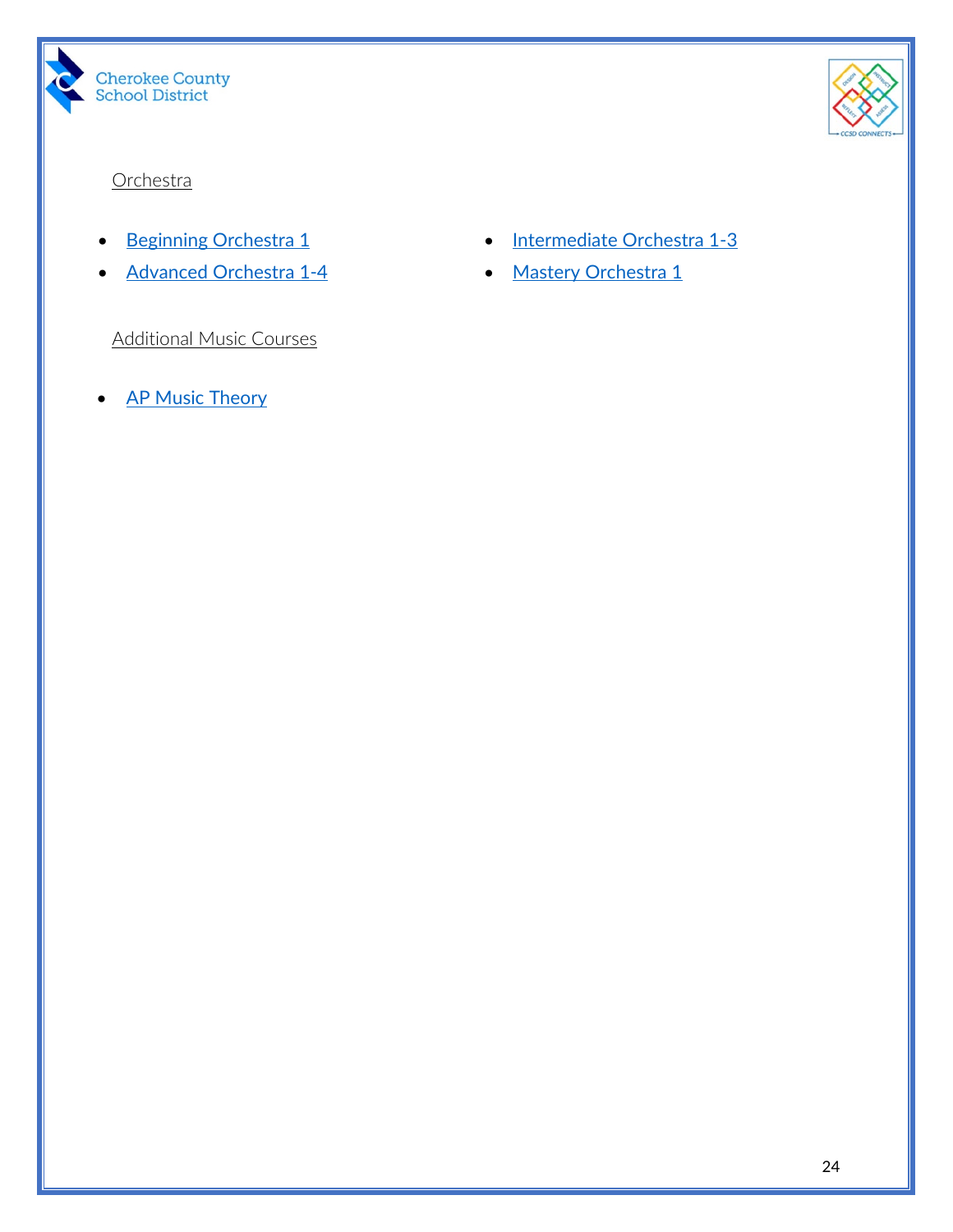



# [Career, Technical and Agricultural Education \(CTAE\)](https://www.cherokeek12.net/Content2/careers)

Agriculture, Food and Natural Resources Career Cluster

<span id="page-24-1"></span><span id="page-24-0"></span>

| Pathway                                                  | Course 1                          | Course 2                                                | Course 3                                                |
|----------------------------------------------------------|-----------------------------------|---------------------------------------------------------|---------------------------------------------------------|
| <b>Companion Animal</b><br><b>Systems Pathway</b>        |                                   | <b>Animal Science and</b><br><b>Biotechnology</b>       | <b>Small Animal Care</b>                                |
| Equine Science<br>Pathway                                | <b>Basic Agricultural Science</b> |                                                         | <b>Equine Science</b>                                   |
| <b>Veterinary Science</b><br>Pathway                     |                                   |                                                         | <b>Veterinary Science</b>                               |
| <b>Agricultural Mechanics</b><br><b>Systems Pathway</b>  |                                   | <b>Agriculture Mechanics</b><br><b>Technology I</b>     | <b>Agriculture Mechanics</b><br><b>Technology II</b>    |
| <b>Plant and Floral Design</b><br><b>Systems Pathway</b> |                                   | <b>General Horticulture and</b><br><b>Plant Science</b> | <b>Floral Design and</b><br>Management                  |
| <b>Plant and Floriculture</b><br><b>Systems Pathway</b>  |                                   |                                                         | <b>Floriculture Production and</b><br><b>Management</b> |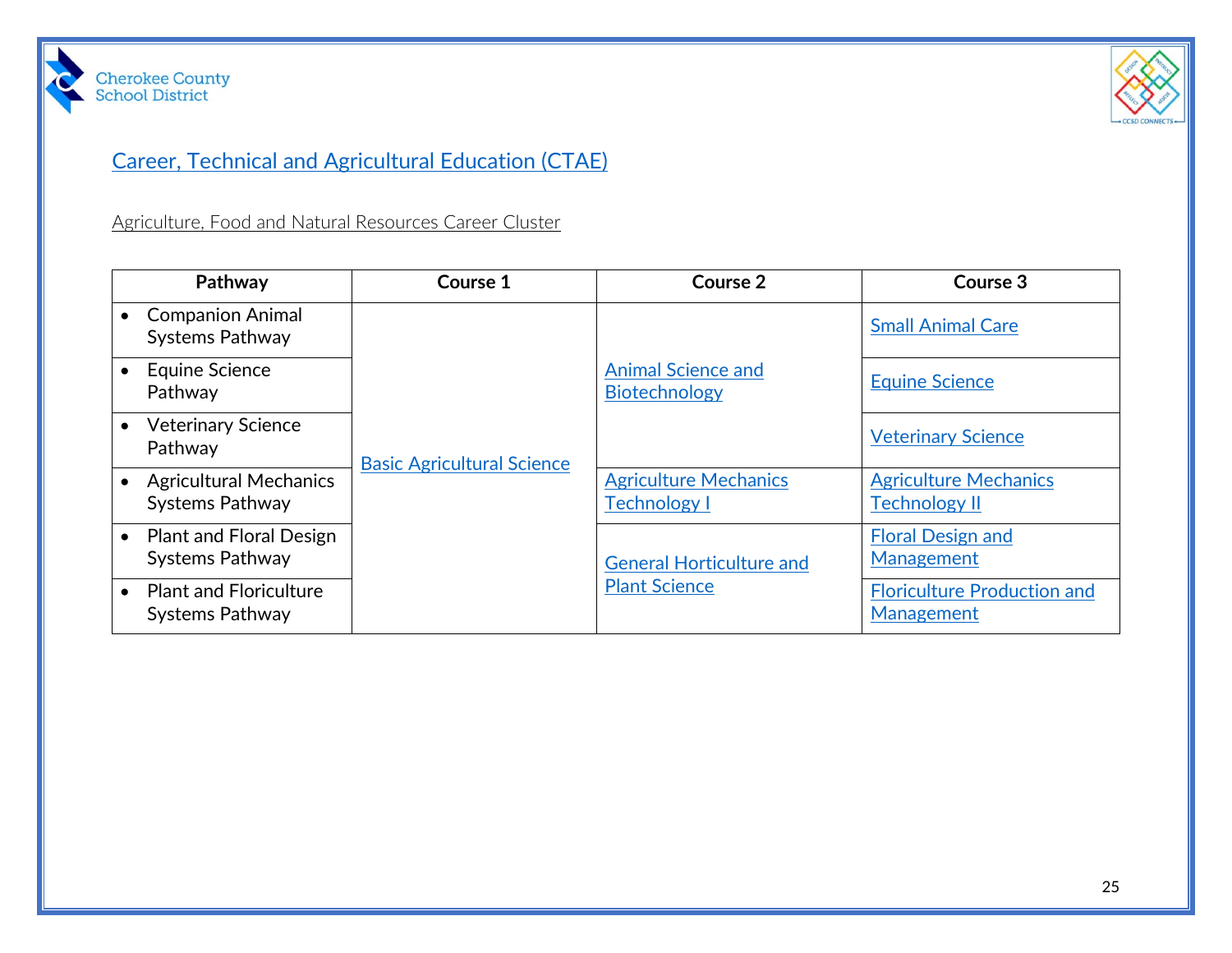



### Architecture and Construction Career Cluster

| Pathway                                            | Course 1                                                       | Course 2                                     | Course 3                                      |
|----------------------------------------------------|----------------------------------------------------------------|----------------------------------------------|-----------------------------------------------|
| <b>Architectural Drawing</b><br>and Design Pathway | Introduction to Drafting<br>and Design                         | <b>Architectural Drawing and</b><br>Design I | <b>Architectural Drawing and</b><br>Design II |
| <b>Carpentry Pathway</b>                           | <b>Industry Fundamentals and</b><br><b>Occupational Safety</b> | <b>Introduction to Construction</b>          | Carpentry I                                   |
| <b>Electrical Pathway</b>                          |                                                                |                                              | <b>Electrical I</b>                           |
| <b>Welding Pathway</b>                             |                                                                | <b>Introduction to Metals</b>                | <b>Welding I-III</b>                          |

# <span id="page-25-0"></span>Arts, Audio/Video Technology and Communications Career Cluster

<span id="page-25-1"></span>

| Pathway                                                | Course 1                                      | Course 2                                | Course 3                                           |
|--------------------------------------------------------|-----------------------------------------------|-----------------------------------------|----------------------------------------------------|
| Audio/Video<br><b>Technology and Film I</b><br>Pathway | <b>Audio/Video Technology</b>                 | Audio/Video Technology and<br>Film II   | <b>Audio/Video Technology and</b><br>Film III      |
| Audio/Video<br>Technology and Film II<br>Pathway       | and Film                                      |                                         | <b>Broadcast/Video Production</b><br>Application   |
| <b>Graphic Design</b><br>Pathway                       | <b>Introduction to Graphics</b><br>and Design | <b>Graphic Design and</b><br>Production | <b>Advanced Graphic Design</b>                     |
| Graphic<br>Communication<br>Pathway                    |                                               |                                         | <b>Advanced Graphic Output</b><br><b>Processes</b> |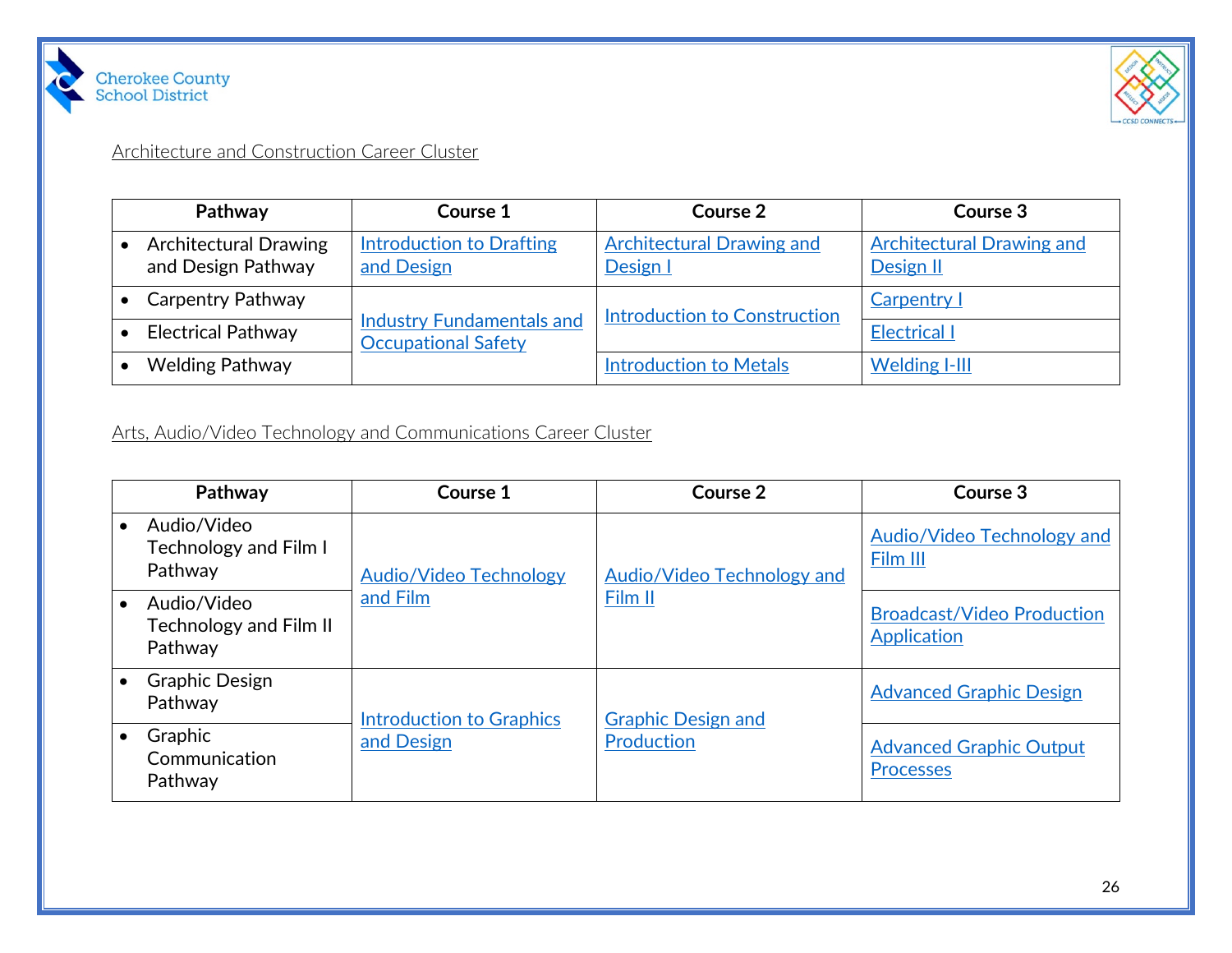



Business Management and Administration Career Cluster

| Pathway                                   | Course 1                                          | Course 2                       | Course 3                       |
|-------------------------------------------|---------------------------------------------------|--------------------------------|--------------------------------|
| Business and<br><b>Technology Pathway</b> | <b>Introduction to Business</b><br>and Technology | <b>Business and Technology</b> | <b>Business Communications</b> |

# Education and Training Career Cluster

<span id="page-26-0"></span>

| Pathway                                                    | Course 1                                     | Course 2                                          | Course 3                                       |
|------------------------------------------------------------|----------------------------------------------|---------------------------------------------------|------------------------------------------------|
| <b>Early Childhood Care</b><br>and Education I<br>Pathway  | <b>Early Childhood Education I</b>           | <b>Early Childhood Education II</b>               | <b>Early Childhood Education III</b>           |
| <b>Early Childhood Care</b><br>and Education II<br>Pathway |                                              |                                                   | <b>Early Childhood Education</b><br>Practicum  |
| Teaching as a<br><b>Profession Pathway</b>                 | <b>Examining Teaching as a</b><br>Profession | <b>Contemporary Issues in</b><br><b>Education</b> | <b>Teaching as a Professional</b><br>Practicum |

<span id="page-26-1"></span>Energy

<span id="page-26-2"></span>

| Pathway                     | Course 1                                            | Course 2                                                                     | Course 3                           |
|-----------------------------|-----------------------------------------------------|------------------------------------------------------------------------------|------------------------------------|
| Energy and Power<br>Pathway | <b>Foundations of Energy</b><br><b>Technologies</b> | <b>Energy and Power:</b><br>Generation, Transmission,<br><b>Distribution</b> | <b>Energy Systems Applications</b> |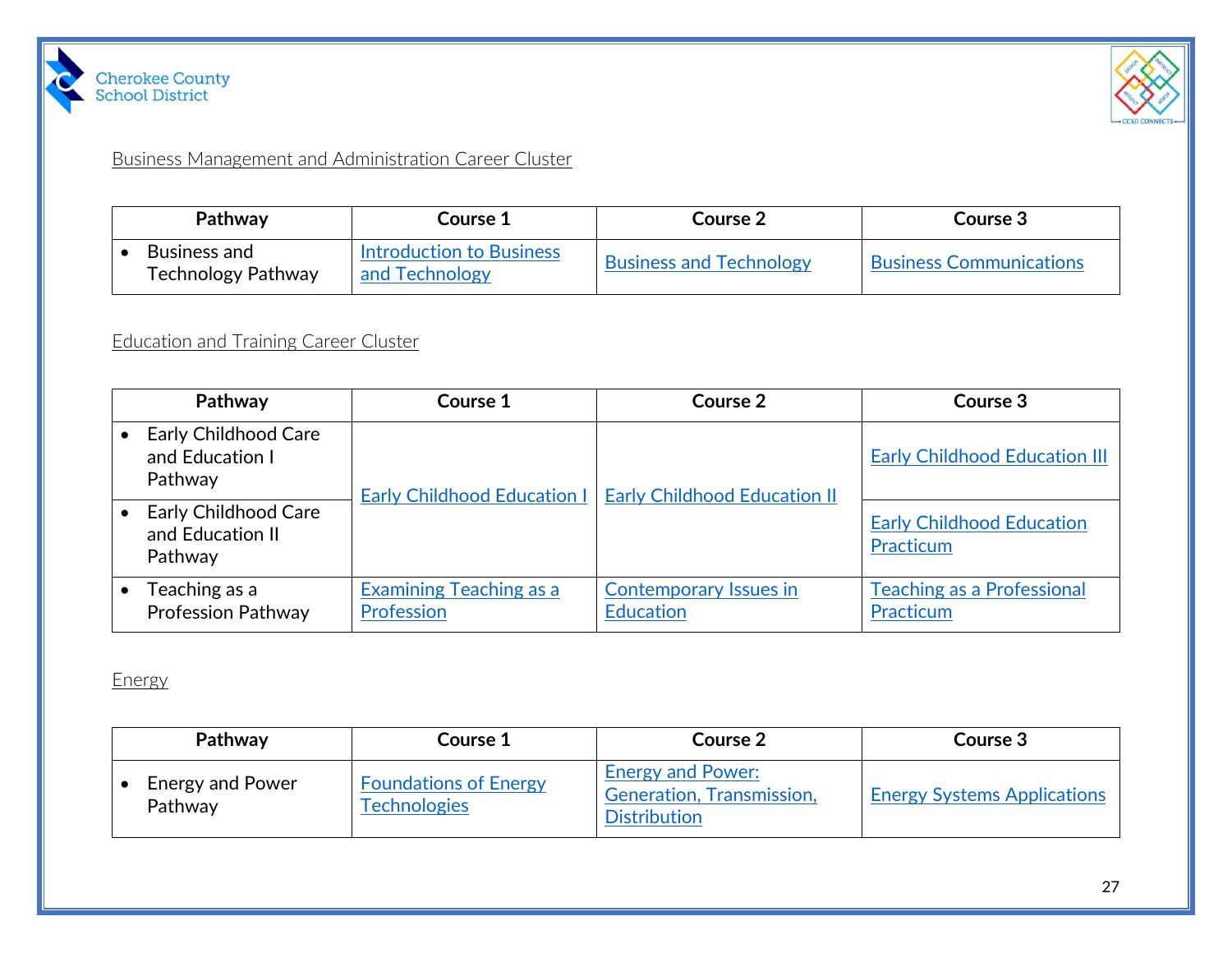



### Finance Career Cluster

| Pathway                   | Course 1                        | <b>Course 2</b>           | <b>Course 3</b>                |
|---------------------------|---------------------------------|---------------------------|--------------------------------|
| <b>Financial Services</b> | <b>Introduction to Business</b> | <b>Financial Literacy</b> | Banking, Investing and         |
| Pathway                   | and Technology                  |                           | <i><u><b>Insurance</b></u></i> |

# Government and Public Administration Career Cluster

<span id="page-27-1"></span><span id="page-27-0"></span>

| Pathway                | Course 1                                                                                                                                    | Course 2                                                       | Course 3                                                                   | Course 4                                                             |
|------------------------|---------------------------------------------------------------------------------------------------------------------------------------------|----------------------------------------------------------------|----------------------------------------------------------------------------|----------------------------------------------------------------------|
| <b>JROTC Army</b>      | <b>JROTC Army</b><br>Leadership<br><b>Education I</b>                                                                                       | <b>JROTC Army</b><br><b>Leadership Education</b>               | <b>JROTC Army</b><br><b>Leadership Education III</b>                       | <b>JROTC Army</b><br><b>Leadership Education</b><br>IV               |
| <b>JROTC Air Force</b> | <b>Aerospace Science:</b><br>$\bullet$<br>Aviation<br>History/Leadership<br><b>Aerospace Science:</b><br>$\bullet$<br><b>Flight Science</b> | <b>Aerospace Science:</b><br>Global/Cultural<br><b>Studies</b> | <b>Aerospace Science:</b><br><b>Space</b><br><b>Exploration/Leadership</b> | <b>Aerospace Science:</b><br><b>Cadet Corps</b><br>Mgmt/Leadership   |
| <b>JROTC Navy</b>      | <b>Naval Science I</b><br>$\bullet$<br><b>Cadet Field Manual</b><br><b>Naval Science I</b><br>$\bullet$<br>Introduction to<br><b>NJROTC</b> | <b>Naval Science:</b><br><b>Maritime History</b>               | <b>Naval Science III Naval</b><br><b>Orientation and Skills</b>            | <b>Naval Science IV</b><br><b>Effective</b><br><b>Communications</b> |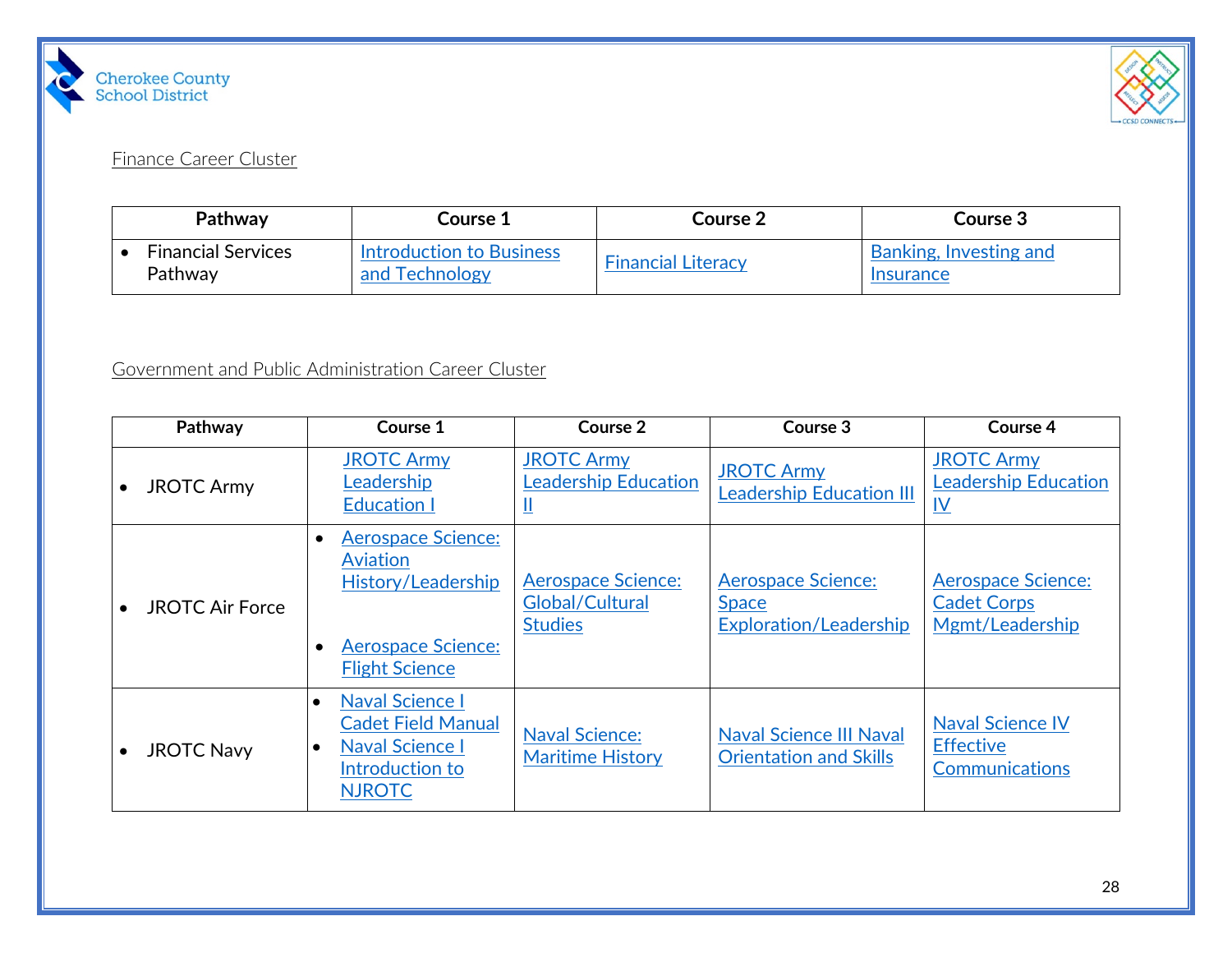



### **Health Science Career Cluster**

<span id="page-28-0"></span>

|           | Pathway                                                       | Course 1                                     | Course 2                        | Course 3                                      |
|-----------|---------------------------------------------------------------|----------------------------------------------|---------------------------------|-----------------------------------------------|
|           | Therapeutic<br>Services/Patient Care<br>Pathway               |                                              |                                 | <b>Patient Care Fundamentals</b>              |
|           | Therapeutic<br>Services/Sports<br>Medicine Pathway            |                                              |                                 | <b>Sports Medicine</b>                        |
| $\bullet$ | Therapeutic<br>Services/Allied Health<br>and Medicine Pathway | Introduction to Healthcare<br><b>Science</b> | <b>Essentials of Healthcare</b> | <b>Allied Health and Medicine</b>             |
|           | Therapeutic<br>Services/Exercise<br>Physiology Pathway        |                                              |                                 | <b>Fundamentals of Exercise</b><br>Physiology |
|           | Diagnostics/Clinical<br>Lab Pathway                           |                                              |                                 | <b>Clinical Lab I</b>                         |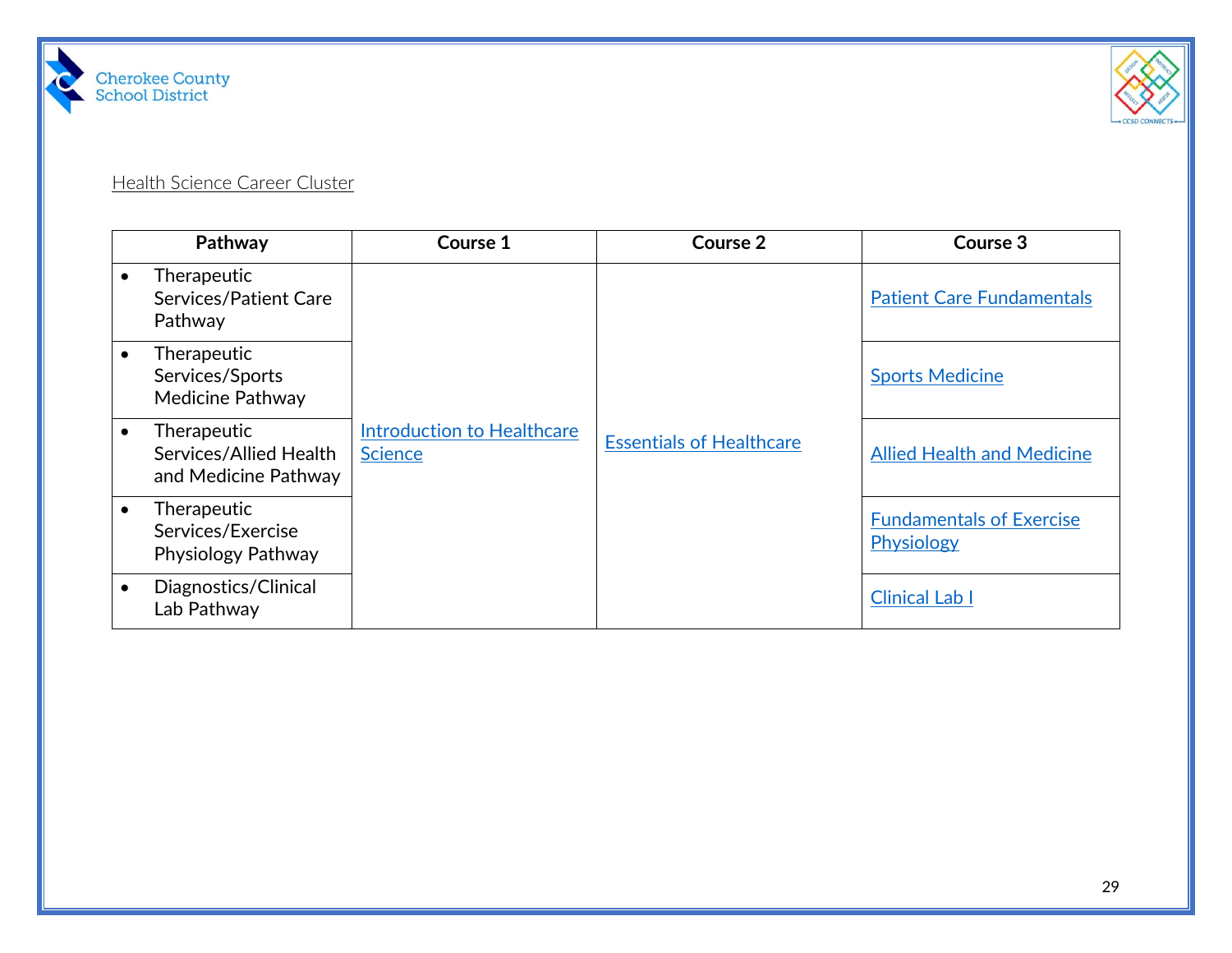



# Human Services Career Cluster

| Pathway                                      | Course 1                        | Course 2             | <b>Course 3</b>     |
|----------------------------------------------|---------------------------------|----------------------|---------------------|
| <b>Nutrition and Food</b><br>Science Pathway | Food, Nutrition and<br>Wellness | <b>Food for Life</b> | <b>Food Science</b> |

# Information Technology Career Cluster

<span id="page-29-0"></span>

| Pathway                            | Course 1                                                                                         | Course 2                                      | Course 3                      |
|------------------------------------|--------------------------------------------------------------------------------------------------|-----------------------------------------------|-------------------------------|
| <b>Computer Science</b><br>Pathway | <b>Introduction to Digital</b><br>Technology (MS Only; no                                        | • Computer Science<br><b>Principles</b><br>or | *AP Computer Science A        |
| Internet of Things<br>Pathway      | longer available after SY 22-23)<br><b>Introduction to Software</b><br>Technology (new SY 22-23) | • * AP Computer Science<br><b>Principles</b>  | <b>Embedded Computing</b>     |
| Web and Digital Design<br>Pathway  |                                                                                                  | <b>Digital Design</b>                         | <b>Web Design</b>             |
| Cybersecurity<br>Pathway**         | <b>Introduction to Hardware</b><br>Technology (new SY 22-23)                                     | <b>Introduction to Cybersecurity</b>          | <b>Advanced Cybersecurity</b> |

<span id="page-29-1"></span>\*requires instructor approval

\*\*only offered at C3 Academy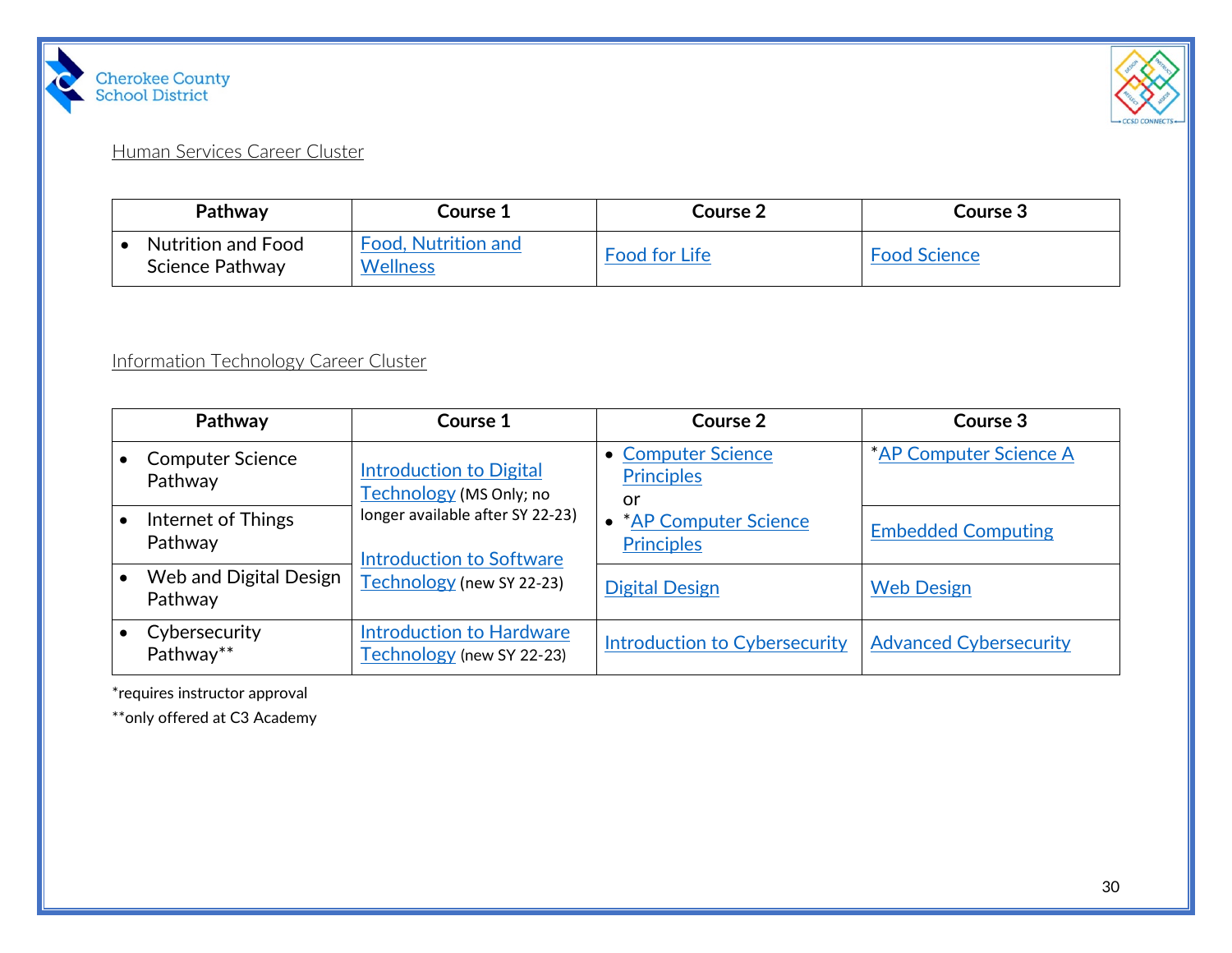



# Law, Public Safety, Corrections and Security Career Cluster

| Pathway                                                               | Course 1                                                                         | Course 2                                                   | Course 3                                                      |
|-----------------------------------------------------------------------|----------------------------------------------------------------------------------|------------------------------------------------------------|---------------------------------------------------------------|
| Fire and Emergency<br>Services/Firefighting<br>Pathway                | <b>Introduction to Law, Public</b><br>Safety, Corrections and<br><b>Security</b> | <b>Essentials of Fire and</b><br><b>Emergency Services</b> | <b>Applications of Firefighting</b>                           |
| Law Enforcement<br>Services/Criminal<br><b>Investigations Pathway</b> |                                                                                  |                                                            | <b>Criminal Investigations</b>                                |
| Law Enforcement<br>Services/Forensic<br><b>Science Pathway</b>        |                                                                                  | <b>Criminal Justice Essentials</b>                         | <b>Forensic Science and</b><br><b>Criminal Investigations</b> |
| <b>Security and Protective</b><br>Services Pathway                    |                                                                                  |                                                            | <b>Security and Protective</b><br><b>Services</b>             |

### <span id="page-30-0"></span>Marketing Career Cluster

<span id="page-30-1"></span>

| Pathway                             | Course 1                    | Course 2                          | Course 3                    |
|-------------------------------------|-----------------------------|-----------------------------------|-----------------------------|
| Marketing and<br>Management Pathway | <b>Marketing Principles</b> | Marketing and<br>Entrepreneurship | <b>Marketing Management</b> |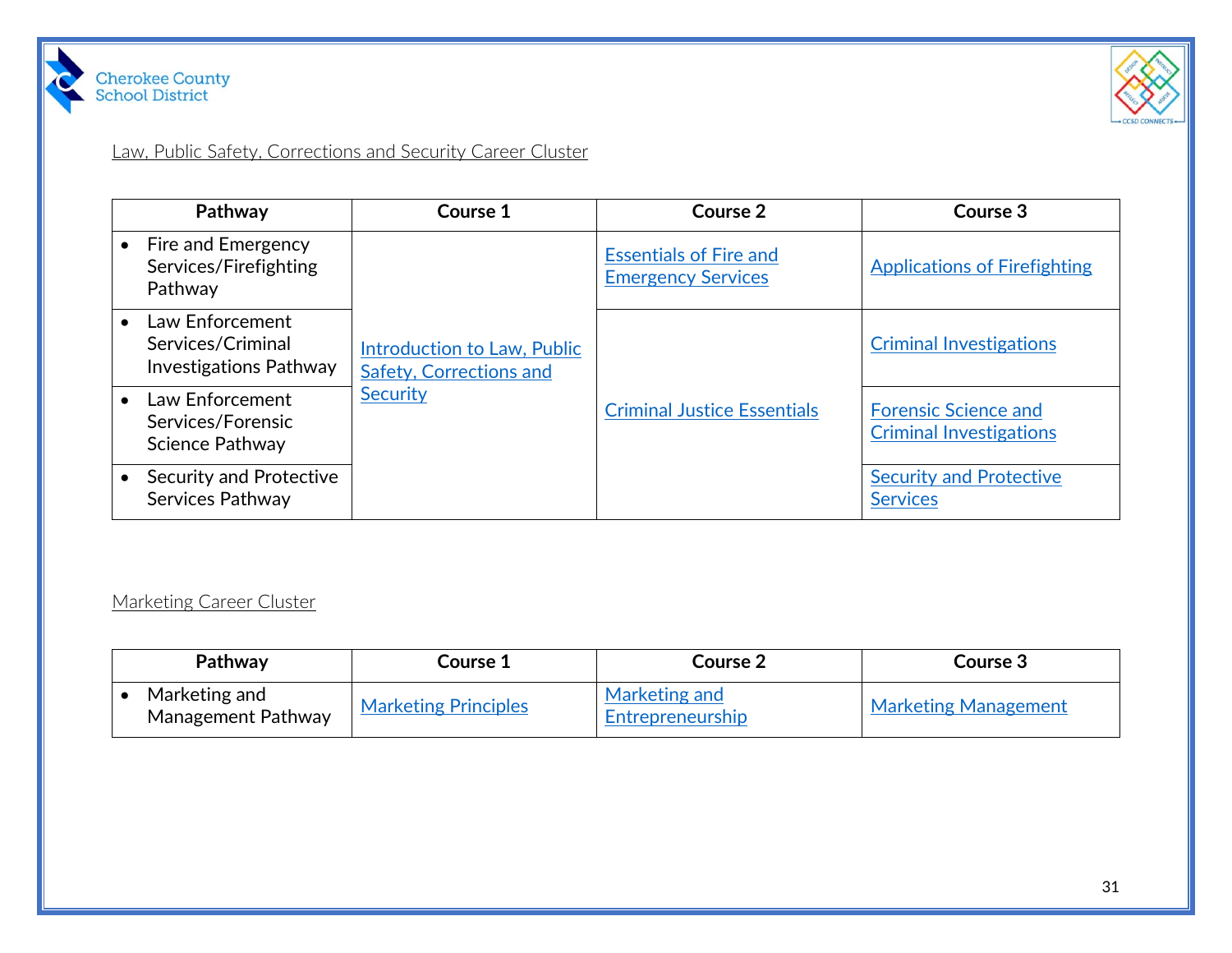



### Science, Technology, Engineering and Mathematics Career Cluster

| Pathway                                           | Course 1                                            | Course 2                                        | Course 3                        |
|---------------------------------------------------|-----------------------------------------------------|-------------------------------------------------|---------------------------------|
| Engineering and<br><b>Technology Pathway</b>      | <b>Foundations of Engineering</b><br>and Technology | <b>Engineering Concepts</b>                     | <b>Engineering Applications</b> |
| <b>Engineering Drafting</b><br>and Design Pathway | Introduction to Drafting<br>and Design              | <b>Survey of Engineering</b><br><b>Graphics</b> | <b>3D Modeling and Analysis</b> |

<span id="page-31-0"></span>Transportation, Distribution and Logistics Career Cluster

| Pathway                                                                 | Course 1                            | Course 2                          | Course 3                           |
|-------------------------------------------------------------------------|-------------------------------------|-----------------------------------|------------------------------------|
| <b>General Automotive</b><br><b>Technology Pathway</b>                  | <b>Automotive Technologies 1</b>    | <b>Automotive Technologies 2</b>  | <b>Automotive Technologies 3</b>   |
| <b>Collision Repair -</b><br>Painting and<br><b>Refinishing Pathway</b> | Introduction to Collision<br>Repair | <b>Painting and Refinishing I</b> | <b>Painting and Refinishing II</b> |
| <b>Flight Operations</b><br>Pathway**                                   | <b>Fundamentals of</b><br>Aerospace | <b>Flight Operations I</b>        | <b>Flight Operations II</b>        |
| <b>Unmanned Aircraft</b><br>Systems Pathway**                           |                                     |                                   | <b>Unmanned Aircraft Systems</b>   |

<span id="page-31-1"></span>\*\*only offered at C3 Academy